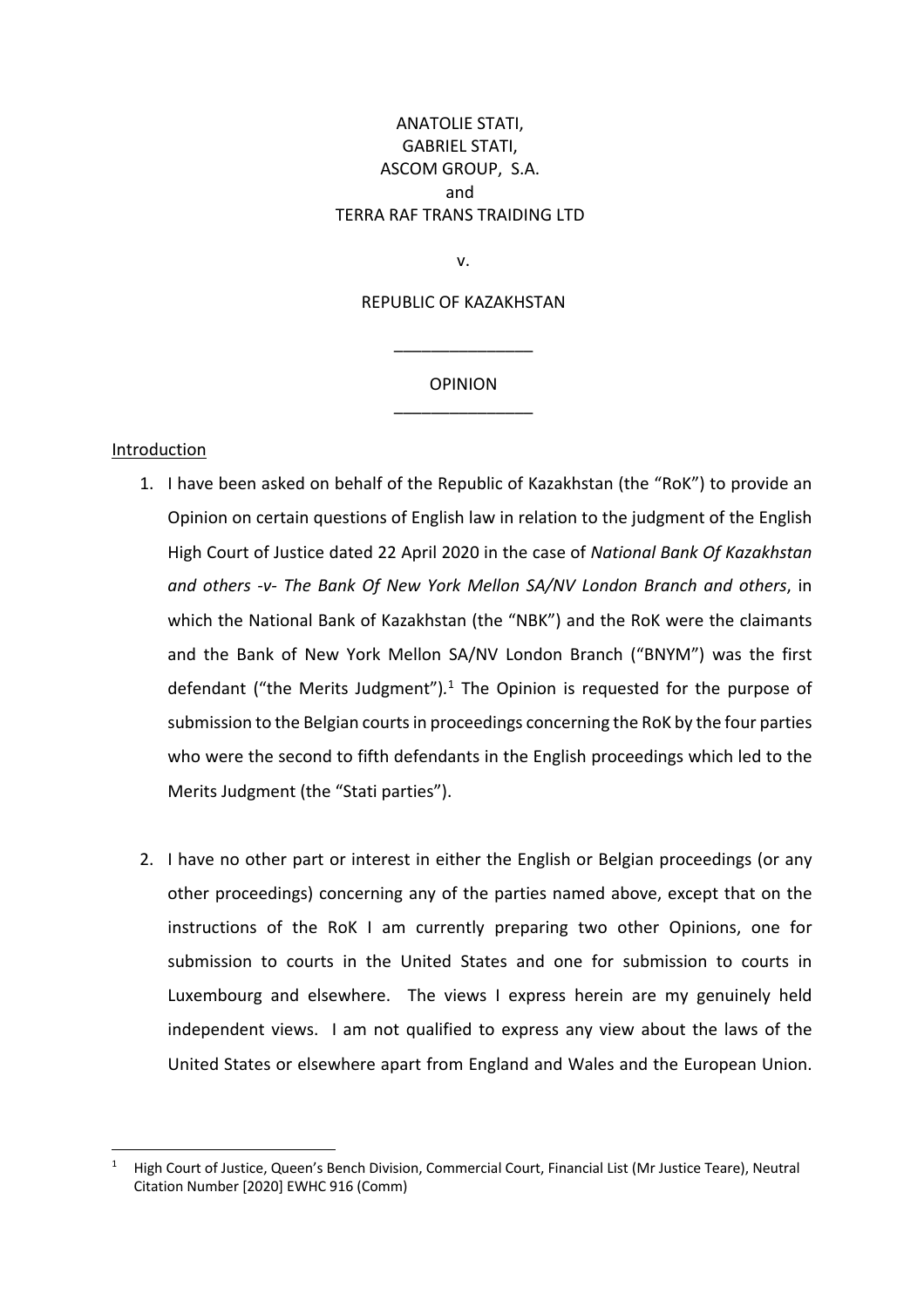The facts stated herein are known to me from the Merits Judgment and from the Jurisdiction Judgment referred to in paragraph 5 below.

3. I was admitted to the Bar of England and Wales in 1976 after studying law at Oxford University in England and then in Munich, Germany, Strasbourg, France, and Pescara, Italy. I have been in private practice in England since being admitted to the Bar, and in recent years I have specialized in international law. I have practiced at all levels of English courts including the Supreme Court of the United Kingdom. I was awarded the rank of Queen's Counsel in 1995 and I am authorized to sit as a Deputy High Court Judge. I am a Visiting Professor at King's College London and I have written extensively on European civil practice, including jurisdictional issues. A *curriculum vitae* providing a more extensive account of my qualifications and experience is annexed to this Opinion.

# **Background**

- 4. The background is fully set out in the Merits Judgment. In brief, the Stati parties had obtained from the Belgian court a garnishment order against BNYM which, following adjustment, now provisionally freezes some \$530 million in cash held by the bank pursuant to a Global Custody Agreement ("GCA") which it had entered into with the NBK. In response to that order, BNYM made a declaration to the Belgian court that it "cannot fully exclude that the Republic of Kazakhstan … has or will have claims on BNYM or that BNYM holds assets of or for the Republic of Kazakhstan…". The RoK then applied to set aside the garnishment order, and its application was dismissed by a judgment dated 25 May 2018.
- 5. In the course of its judgment of 25 May 2018, the Belgian court considered the argument raised by the RoK that the garnishment order had no subject-matter. It said, 2

*"The argument that is raised by KAZAKHSTAN is about the subject-matter and the consequences of the attachment. KAZAKHSTAN's contention is actually* 

<sup>&</sup>lt;sup>2</sup> In the English translation I have been shown, pp. 12-13.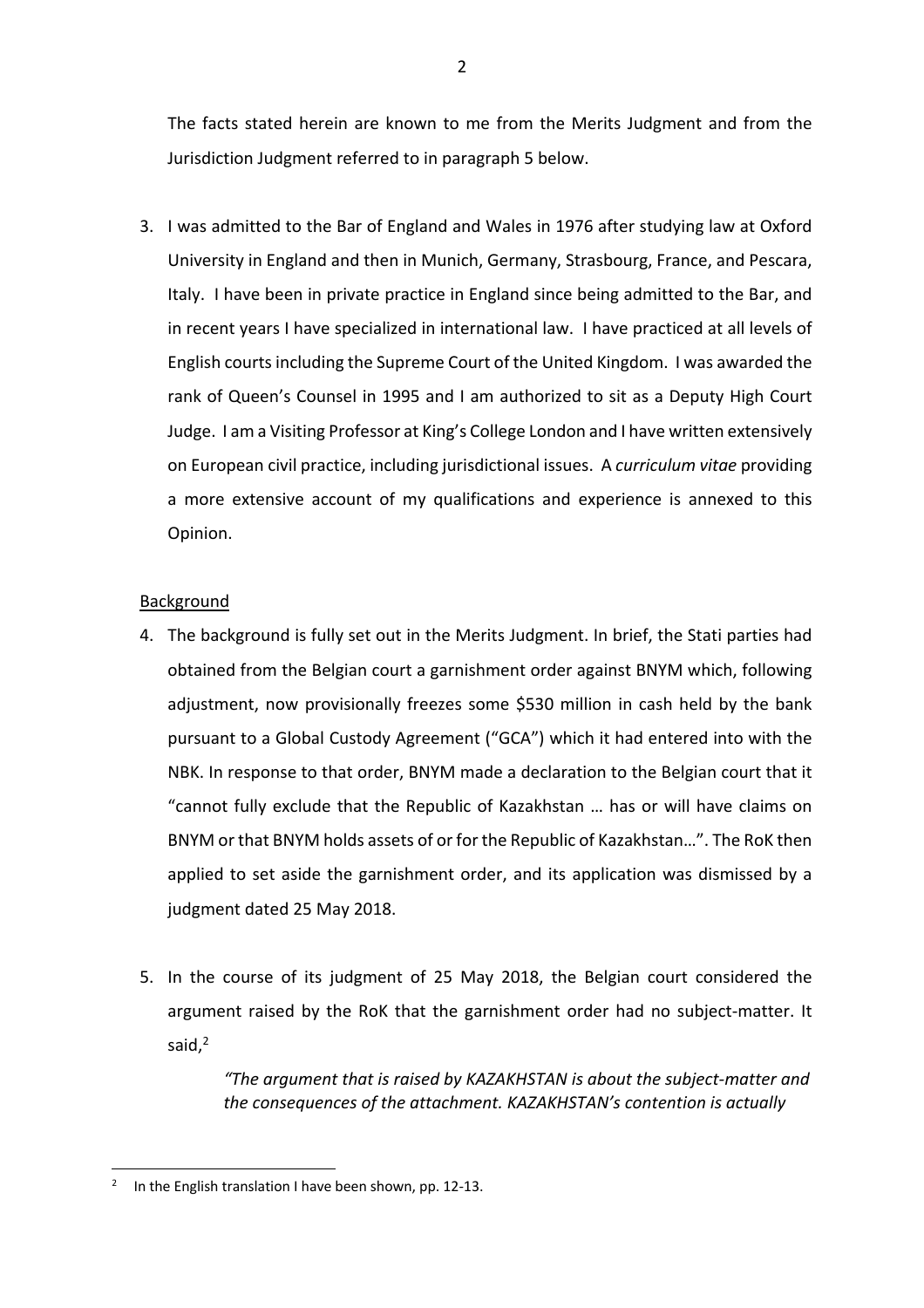*that the garnishment could not have any subject-matter, and that the garnishee still wrongly froze the accounts.* 

*The fact that the garnishee is not the debtor of the seized-debtor is not a ground for the withdrawal of the authorisation order nor for the lifting of the garnishment that has been authorised. The absence of a debt from the garnishee towards the seized-debtor only leads to the conclusion that the garnishment has no subject-matter.* 

*In the current case the attachment judge can only consider that the garnishment that has been authorised does indeed have a subject-matter. The subject-matter of the garnishment follows in fact from the declaration of the garnishee."*

It then quoted BNYM's declaration (including the passage quoted in the previous paragraph) and continued,

*"The seized debtor [ie, the RoK] is entitled to challenge the declaration from the garnishee before the attachment judge. However, this challenge relates to the debt of the third party and must be referred to the trial court in the proceedings on the merits…. The competent judge on the merits is, as stated by Kazakhstan itself, the English court who must apply its own national substantive law."* 

6. The Belgian court went on to consider an application by BNYM for declarations that it had properly executed the garnishment order and that it is discharged towards the NBK and the RoK. The judgment continued (at p.15),

> *"Both requests relate to the subject-matter of the attachment, notably whether or not a debt exists from BNYM towards KAZAKHSTAN. KAZAKHSTAN disputes the existence of such debt. The attachment judge cannot and may not settle such dispute, but only the judge on the merits. The judge on the merits is, as already mentioned above, the English court who must apply its own national law."*

- 7. What was referred to the English court, therefore, was the issue raised by the challenge, namely the existence or non-existence of a debt from BNYM to the RoK, the answer to which would in turn determine the substance of the question whether the garnishment order had subject-matter.
- 8. Against that background the English proceedings were started by the NBK and the RoK against BNYM and the Stati parties. As a preliminary step in the proceedings, the NBK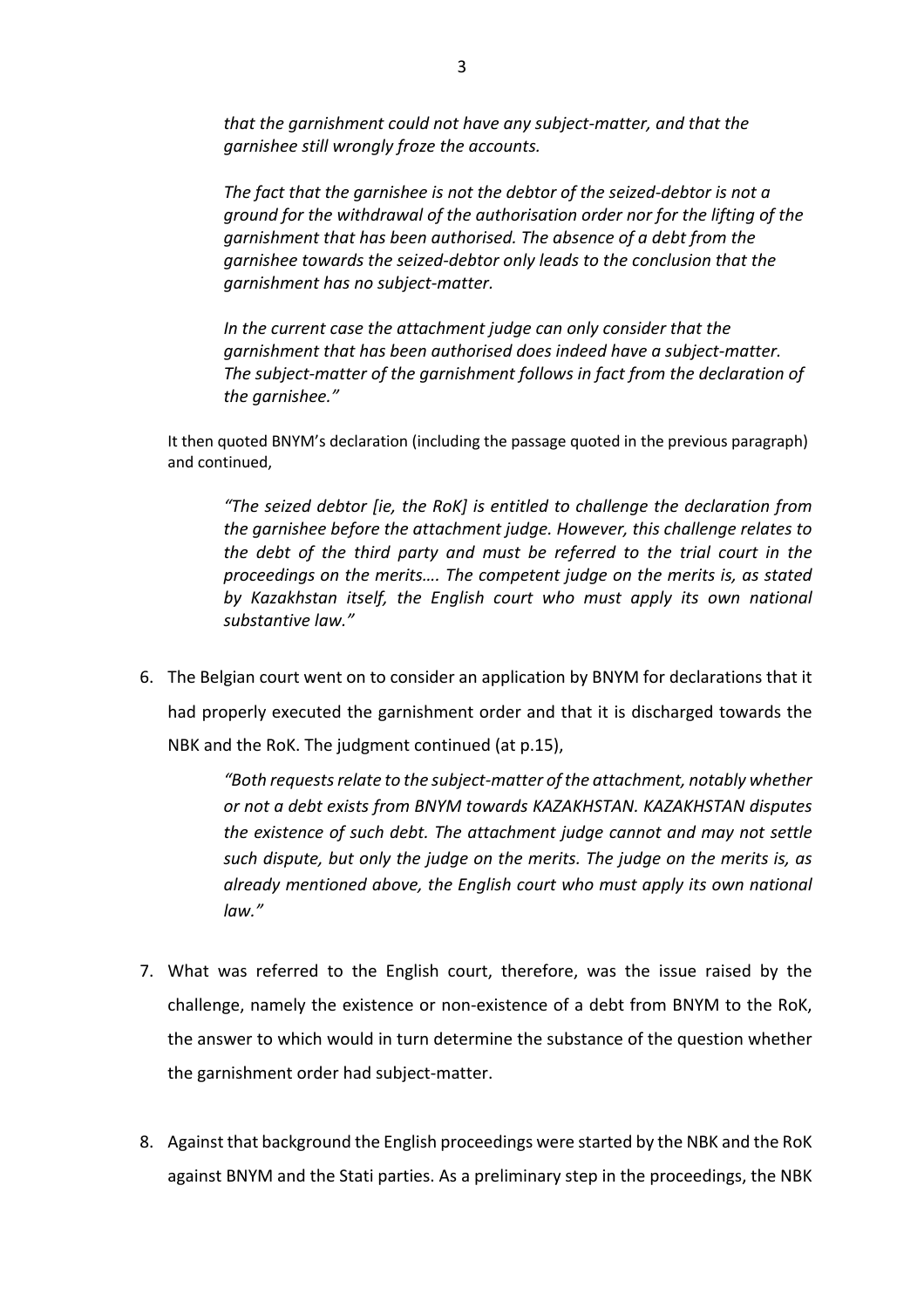and the RoK obtained permission from the court to serve the claim form on the Stati parties out of the (territorial) jurisdiction of the English court.<sup>3</sup> In line with normal practice, that application was made without notice to the defendants (*ex parte*). At that stage the Stati parties had the right, which they exercised, to apply on an *inter partes* basis to set aside that order, which is the mechanism by which in such a case a defendant may dispute the personal jurisdiction of the court. That application, following an exchange of written evidence and an oral hearing led to a judgment dated 4 December 2018 ("the Jurisdiction Judgment").4 Like the Merits Judgment, this was a decision of Mr. Justice Teare. Following that unsuccessful challenge by the Stati parties to the jurisdiction of the English court, the action proceeded through its various stages and eventually came to be tried, resulting in the Merits Judgment.

#### The issue

- 9. The questions which I am asked to consider concern the scope and effect as a matter of English law of the Merits Judgment, and in particular whether it is accurately characterized in the below-quoted passage from the Stati parties' submissions in the Belgian proceedings.
- 10. In the Second Submission on the Merits of the Opposition to the Attachment Enforcement Order dated May 27, 2020 (unofficial translation), it is stated:

"*In summary, contrary to what had been argued by Kazakhstan/NBK and BNYM, the Judgment on 22 April 2020 on Part 7 of the Proceedings ultimately only ruled on aspects of contract law under English law (as the GCA is governed by English law) (Exhibit 7.28, para. 131). The English judge defers to the Belgian Judge of Attachments to rule on the aspects of Belgian law regarding the attachments concerning the subject of this attachment order (simulation, piercing the corporate veil, etc.), in accordance with what the Stati Parties had always maintained."* <sup>5</sup>

<sup>&</sup>lt;sup>3</sup> This will have been required in respect of those of the Stati parties not domiciled in a European Union country, namely the second, third and fourth defendants; no such permission will have been required in respect of the fifth defendant which was domiciled in Gibraltar, but for the present purposes that makes no material difference.<br>High Court of Justice, Queen's Bench Division, Commercial Court, Financial List (Mr Justice Teare), Neutral

Citation Number [2018] EWHC 3282 (Comm).

<sup>5</sup> The Stati parties' Second Submission On The Merits Of The Opposition To The Attachment Enforcement Order dated 27 May 2020, para. 114.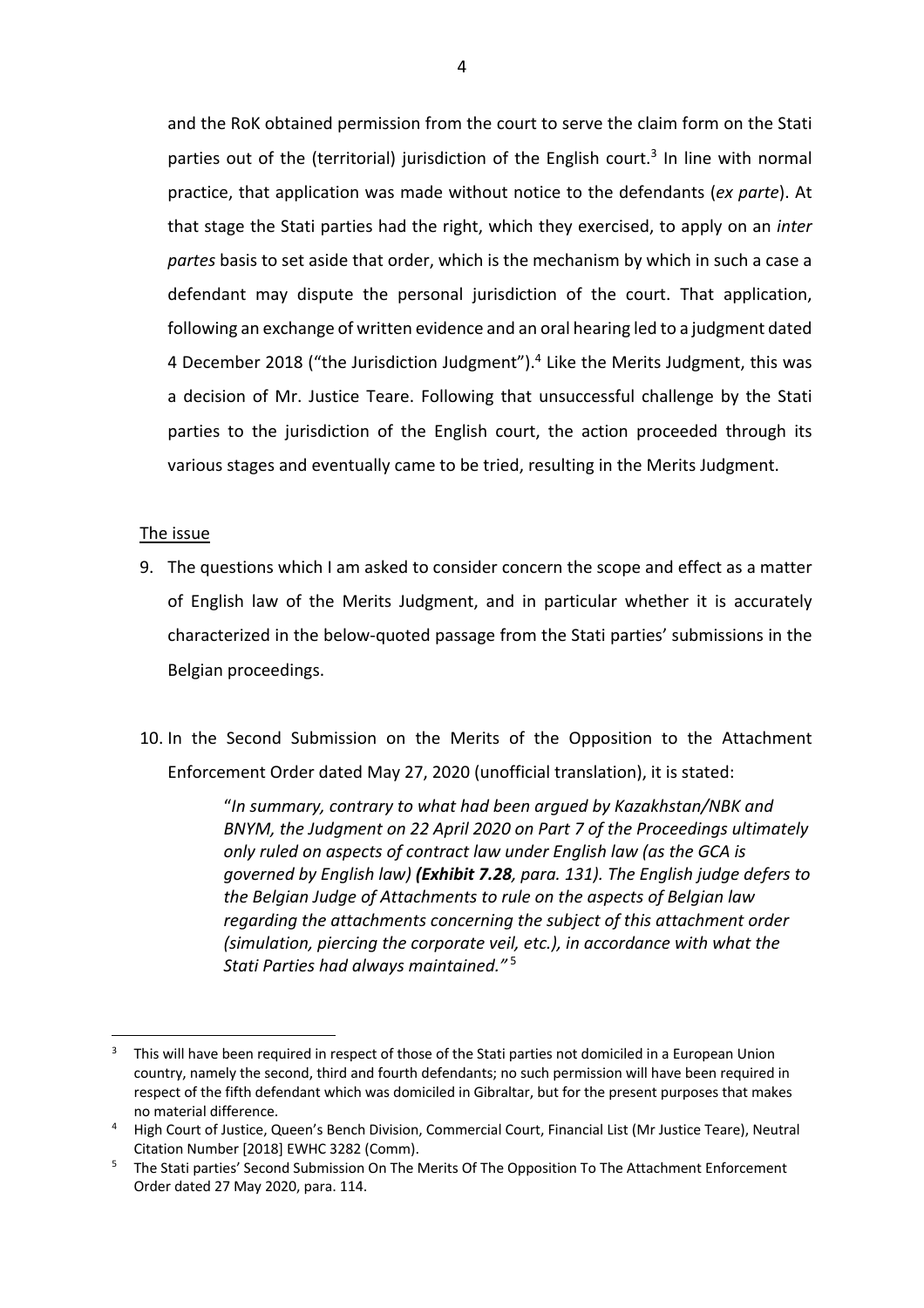- 11. For the reasons which I give in more detail below, I believe that that is not a full or accurate characterization of what the English court decided. In particular, the English court held that the Belgian court had referred to it, and it decided, a wider question than *"aspects of contract law under English law"*. The English court's decision was not confined to a contractual debt under the GCA but decided, applying English law including English conflict of laws rules, that BNYM did not owe a debt to RoK, whether pursuant to the GCA or otherwise, and that there were no other claims that the RoK had on the cash deposits held by BNYM. Neither the question referred by the Belgian court, nor the English judgment and declarations are confined to deciding about the existence of a debt under the GCA. They were wider and the judgment decided, *inter partes*, the question on which the subject-matter of the Belgian garnishment order depends.
- 12. The four declarations made by the English court were in the following terms: $6$ 
	- i) The contracting parties to the GCA are BNYM London and NBK (and not Kazakhstan).
	- ii) The obligations owed by BNYM London under the GCA are owed solely to NBK (and not Kazakhstan).
	- iii) BNYM London has no obligation to pay any debt due under the GCA to Kazakhstan.
	- iv) Kazakhstan does not have any claims against BNYM in relation to the cash deposits held by BNYM pursuant to the GCA.
- 13. The first two declarations concern the question of who were the parties to the GCA and hence to whom BNYM owed the contractual duty to pay the debt constituted by the cash deposits. The third declaration flowed from the first two. But the fourth declaration is wider in scope and concerns any claim which, under English law, the RoK might have against BNYM in relation to the cash deposits. As I shall explain, and

<sup>6</sup> Paragraphs 2 to 5 of the Order of Mr Justice Teare of 4 May 2020.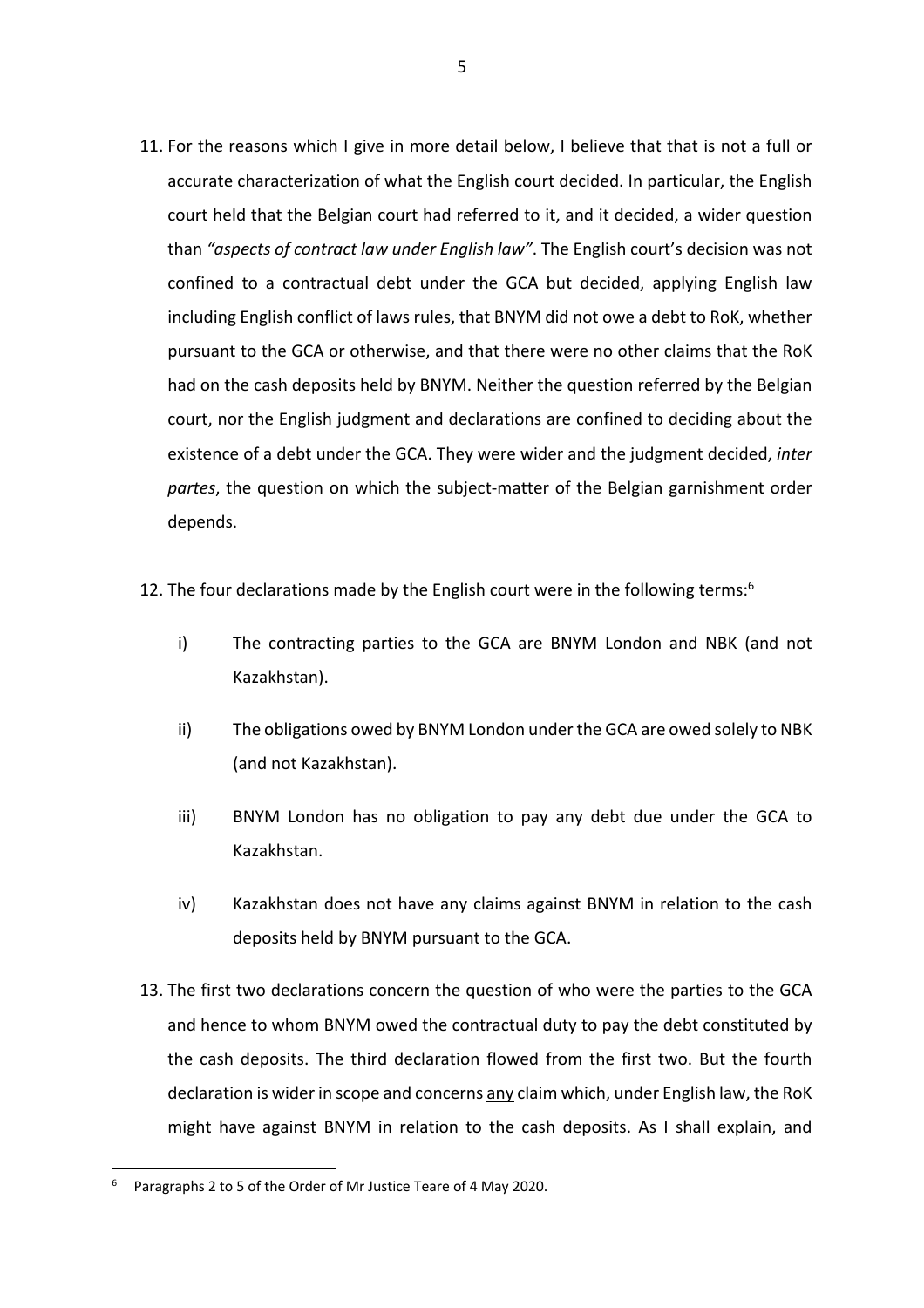contrary to views expressed on behalf of the Stati parties, it is a ruling which is not confined to "aspects of contract law under English law".

#### Res judicata, issue estoppel and preclusive effect

14. A judicial decision which is final and on the merits made by a court which has jurisdiction over the parties gives rise to a judicial or *res judicata* estoppel. Several different principles are grouped together under the term "*res judicata",* as was explained in the majority judgment of the Supreme Court of the United Kingdom, in *Virgin Atlantic Airways v Zodiac Seats UK Ltd*, 7

> *Res judicata is a portmanteau term which is used to describe a number of different legal principles with different juridical origins. As with other such expressions, the label tends to distract attention from the contents of the bottle. The first principle is that once a cause of action has been held to exist or not to exist, that outcome may not be challenged by either party in subsequent proceedings. This is "cause of action estoppel". It is properly described as a form of estoppel precluding a party from challenging the same cause of action in subsequent proceedings. Secondly, there is the principle, which is not easily described as a species of estoppel, that where the claimant succeeded in the first action and does not challenge the outcome, he may not bring a second action on the same cause of action, for example to recover further damages: see* Conquer v Boot *[1928] 2 KB 336 . Third, there is the doctrine of merger, which treats a cause of action as extinguished once judgment has been given on it, and the claimant's sole right as being a right on the judgment. Although this produces the same effect as the second principle, it is in reality a substantive rule about the legal effect of an English judgment, which is regarded as "of a higher nature" and therefore as superseding the underlying cause of action: see* King v Hoare *(1844) 13 M & W 494 , 504 (Parke B)…. Fourth, there is the principle that even where the cause of action is not the same in the later action as it was in the earlier one, some issue which is necessarily common to both was decided on the earlier occasion and is binding on the parties:* Duchess of Kingston's Case *(1776) 20 State Tr 355 . "Issue estoppel" was the expression devised to describe this principle by Higgins J in* Hoysted v Federal Commissioner of Taxation *(1921) 29 CLR 537 , 561 and adopted by Diplock LJ in* Thoday v Thoday *[1964] P 181 , 197–198. Fifth, there is the principle first formulated by Wigram V-C in*  Henderson v Henderson *(1843) 3 Hare 100 , 115, which precludes a party from raising in subsequent proceedings matters which were not, but could and should have been raised in the earlier ones. Finally, there*

<sup>[2013]</sup> UKSC 46, [2014] AC 160. The judgment of Lord Sumption was agreed on these points with by all four of the other Justices.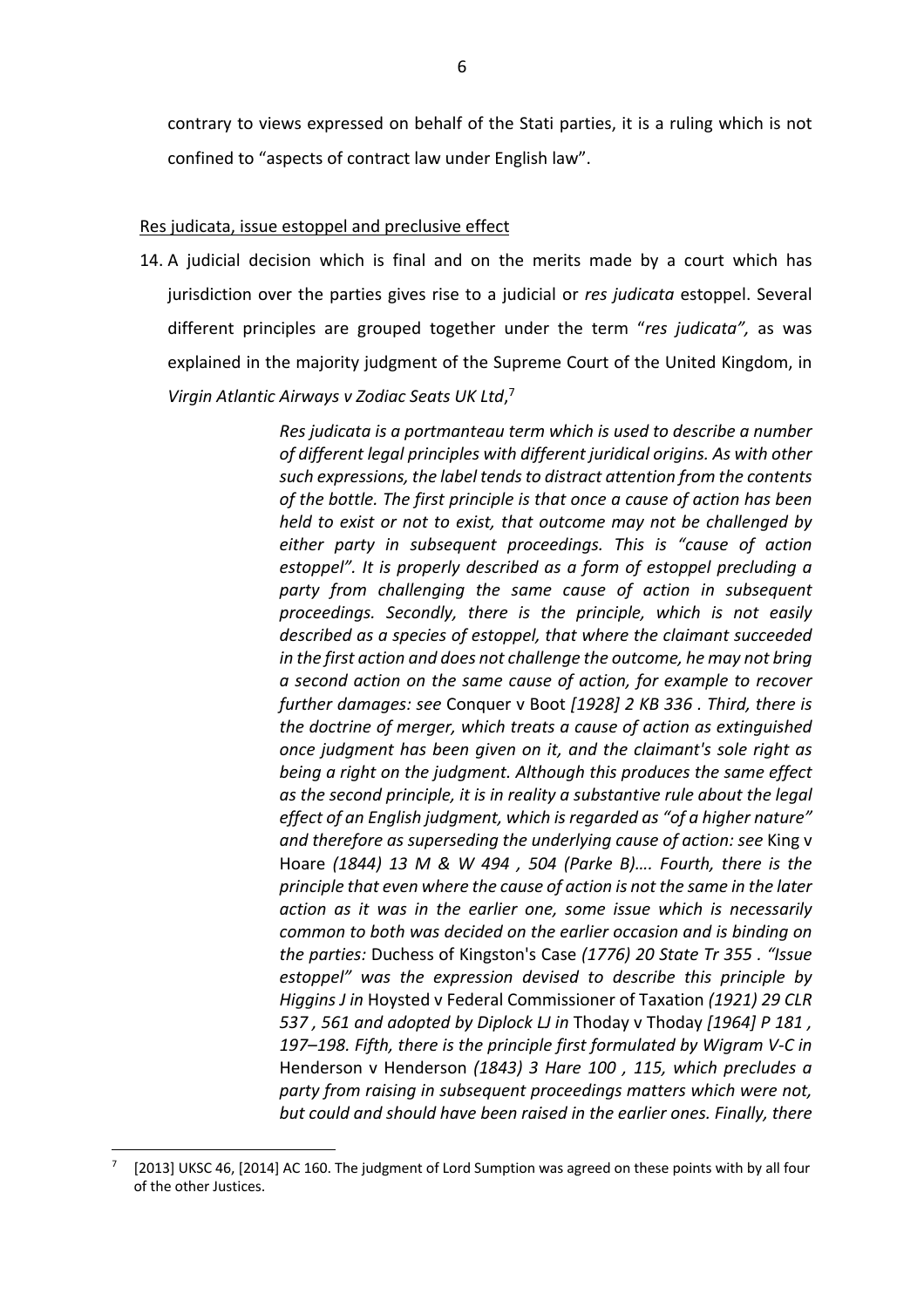*is the more general procedural rule against abusive proceedings, which may be regarded as the policy underlying all of the above principles with the possible exception of the doctrine of merger.*

15. It is important to observe that the preclusive effect of these principles extends not only to the existence or non-existence of a cause of action and the issues which have necessarily been determined by the judicial decision, but also, critically for present purposes, it extends also to issues which were not decided because, although they could and should have been raised, were not raised. The leading case is *Arnold v. National Westminster Bank plc,8* a decision of the House of Lords, at that time the supreme court of the United Kingdom. The decision was affirmed by the Supreme Court in *Virgin Atlantic* in which the majority judgment, having considered the *Arnold* decision, said (at paragraph 22) that the *Arnold decision*,

> *"is accordingly authority for the following propositions. (1) Cause of action estoppel is absolute in relation to all points which had to be and were decided in order to establish the existence or non-existence of a cause of action. (2) Cause of action estoppel also bars the raising in subsequent proceedings of points essential to the existence or non-existence of a cause of action which were not decided because they were not raised in the earlier proceedings, if they could with reasonable diligence and should in all the circumstances have been raised. (3) Except in special circumstances where this would cause injustice, issue estoppel bars the raising in subsequent proceedings of points which (i) were not raised in the earlier proceedings or (ii) were raised but unsuccessfully. If the relevant point was not raised, the bar will usually be absolute if it could with reasonable diligence and should in all the circumstances have been raised."*

16. The exception referred to at point (3) in that quotation does not apply to cause of action estoppel, which is absolute and precludes the relitigation of any cause of action even on the grounds of material not previously argued. As the majority judgment in *Virgin Atlantic* put it (at paragraph 26),

> *"Where the existence or non-existence of a cause of action has been decided in earlier proceedings, to allow a direct challenge to the outcome, even in changed circumstances and with material not available before, offends the core policy against the re-litigation of identical claims."*

 $8$  [1991] 2 AC 93.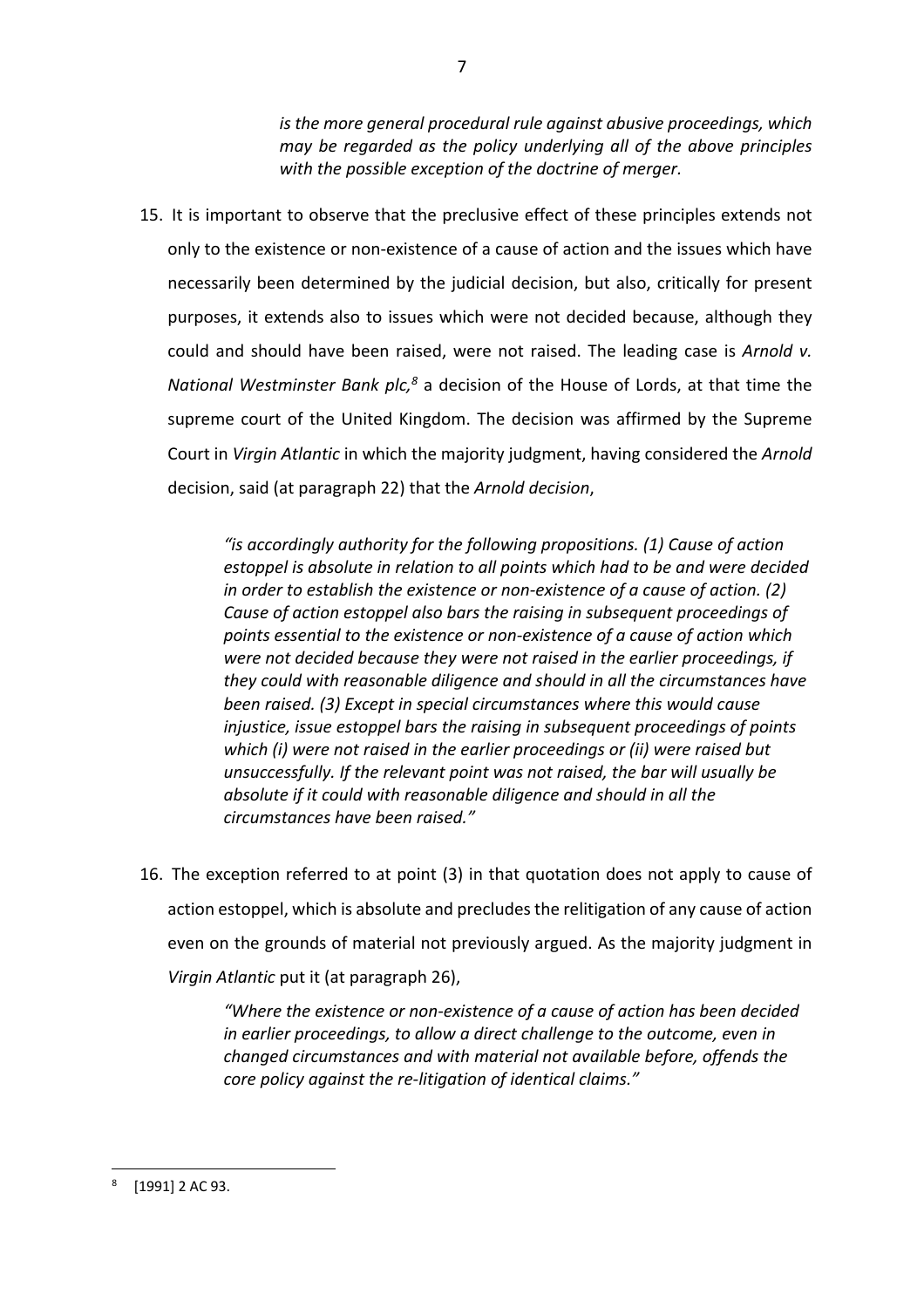17. Additionally, the principle of cause of action estoppel overlaps with what is known as the *Henderson* principle<sup>9</sup> – the fifth of the principles referred to in the extract from the *Virgin Atlantic* decision quoted in paragraph 10 above. This is the principle whereby a party is obliged to bring forward his whole case and if he fails to do so he will be barred, on grounds that it would be an abuse of process, from relitigating it in subsequent proceedings.

#### Discussion

18. An examination of the judgment makes clear that the fourth declaration is not confined to the narrow question whether BNYM might owe a debt to the RoK under the GCA but, as noted above, is a wider decision, namely that BNYM did not owe such a debt, whether on that basis or any other basis. As an English court, applying the law selected by English conflict of laws rules<sup>10</sup>, the court's decision is expressly that the RoK "*does not have any claims against BNYM in relation to the cash deposits held by BNYM pursuant to the GCA" (my emphasis).* The NBK and the RoK had asked him to declare that "*Kazakhstan does not have any claims (under any system of law) against BNYM in relation to the cash deposits held by BNYM pursuant to the GCA which constitute a subject-matter falling within the scope of the Belgian Garnishment Order."*<sup>11</sup> The difference between this and the declaration he actually made are (i) the omission of the words "*(under any system of law)"* and of the words "*which constitute a subject-matter falling within the scope of the Belgian Garnishment Order."* In omitting those words he was showing proper respect for the role (if any) that the Belgian Court might wish to exercise following his judgment, and hence was not giving an ultimate ruling on the fate of the Belgian garnishment proceedings; but that does not diminish or qualify his ruling on the non-existence of "any claim" by the RoK against the BNYM.

<sup>9</sup> *Henderson v Henderson* (1843) 3 Hare 100

<sup>&</sup>lt;sup>10</sup> For the most part, this was English law, although the judgment does apply Kazakh law, for example, when dismissing arguments of agency between the NBK and the RoK: see paragraphs 64 – 82 of the Merits Judgment.

 $11$  See the order of Mr Justice Teare of 26 March 2020, para. 1.2.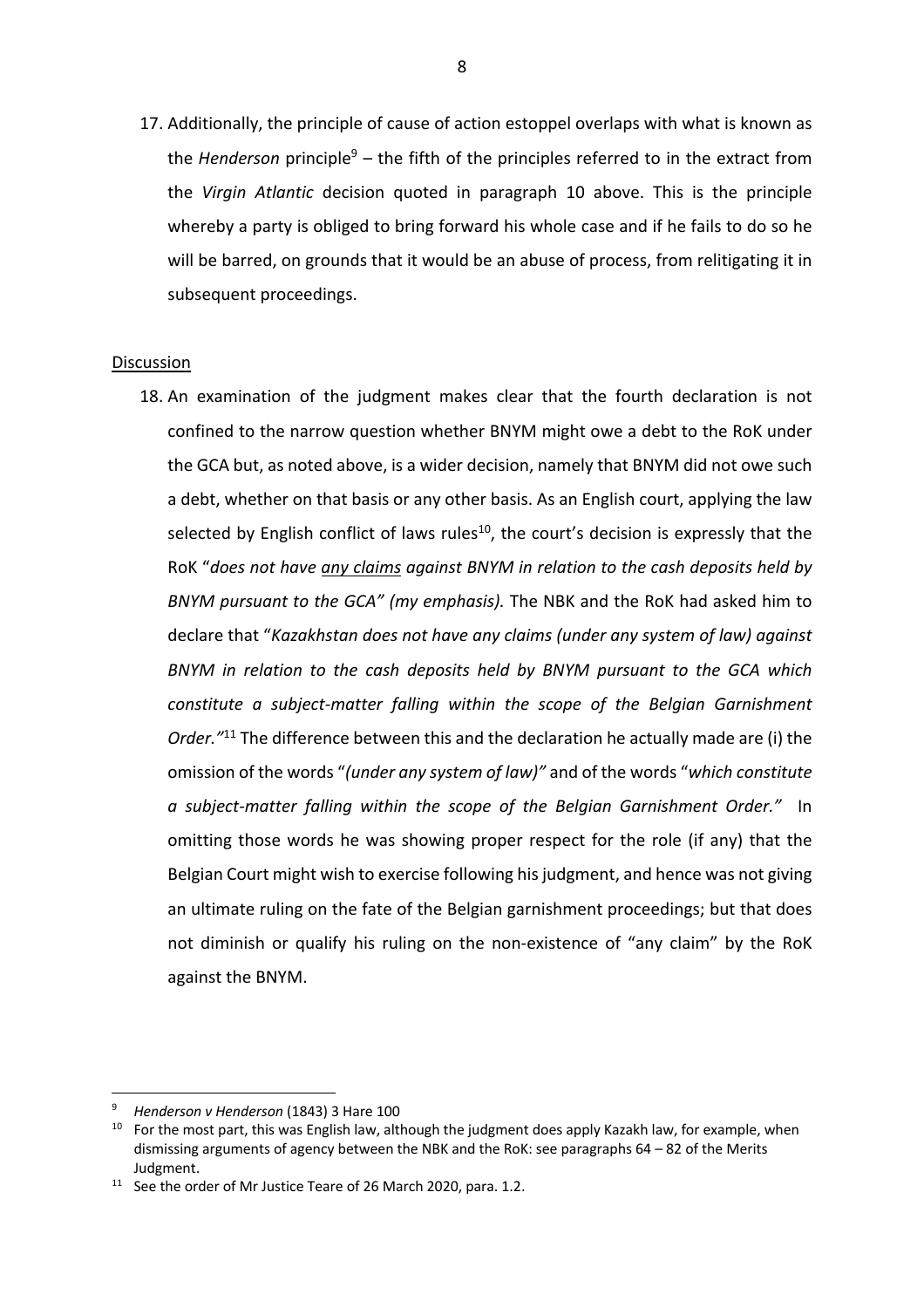- 19. Any cause of action which the RoK might have asserted against BNYM in relation to those deposits is *res judicata* in the sense discussed above and is foreclosed by the Merits Judgment. It would not be open to the Stati parties to assert the contrary in these or any other proceedings, whether in England or in any state which recognized the authority and effect of the Merits Judgment. For reasons which I elaborate at paragraphs 35 to 41 below, in my opinion the EU Member States are all such states.<sup>12</sup>
- 20. It appears from the Merits Judgment that two principal lines of argument were advanced by the Stati parties at the trial as to why the BNYM owed the RoK a debt in respect of the cash deposits. It was argued, first, that in entering into the GCA and making the deposits, the NBK had acted as agent for the RoK and, secondly "in essence", that the RoK was the beneficiary of a trust of which the NBK was the trustee, such that the RoK could enforce payment of BNYM's debt.<sup>13</sup> Both arguments were considered in detail by the judge. The reasons why it was argued that there was an agency relationship were each rejected (paragraphs 48 – 93 of the Merits Judgment), such that "the case of the Stati Parties on agency must be rejected". As regards the trust argument, the judge rejected that as a basis for saying that BNYM owed a debt to the RoK (paragraphs 94 – 104 of the Merits Judgment). He accepted that the RoK

"*may ultimately be able to enforce the payment of the debt due from the BNYM to the NBK but in law the debt remains a debt which is payable to the NBK and not to the Republic. I have therefore concluded that the principles of equity do not enable the court to declare that sums are owed by the garnishee, BNYM, to the award debtor, the Republic"* [emphasis added].

21. He also considered a question which had perhaps not been clearly articulated by the Stati parties, namely whether the RoK was the "owner" of the cash deposits and concluded that the RoK's ownership of the National Fund did not enable it to claim from BNYM the cash sums owed by BNYM (paragraphs 105 – 109 of the Merits Judgment).

 $12$  The same applies to Switzerland, Norway and Iceland, which are the non-EU Contracting States to the Convention on jurisdiction and the recognition and enforcement of judgments in civil and commercial matters, signed on 30 October 2007 ("the Lugano Convention 2007"). That Convention forms part of EU law by reason of Council Decision 2009/430/EC of 27 November 2008 (OJ 2009 L147/1).

<sup>&</sup>lt;sup>13</sup> Paragraph 47 of the Merits Judgment.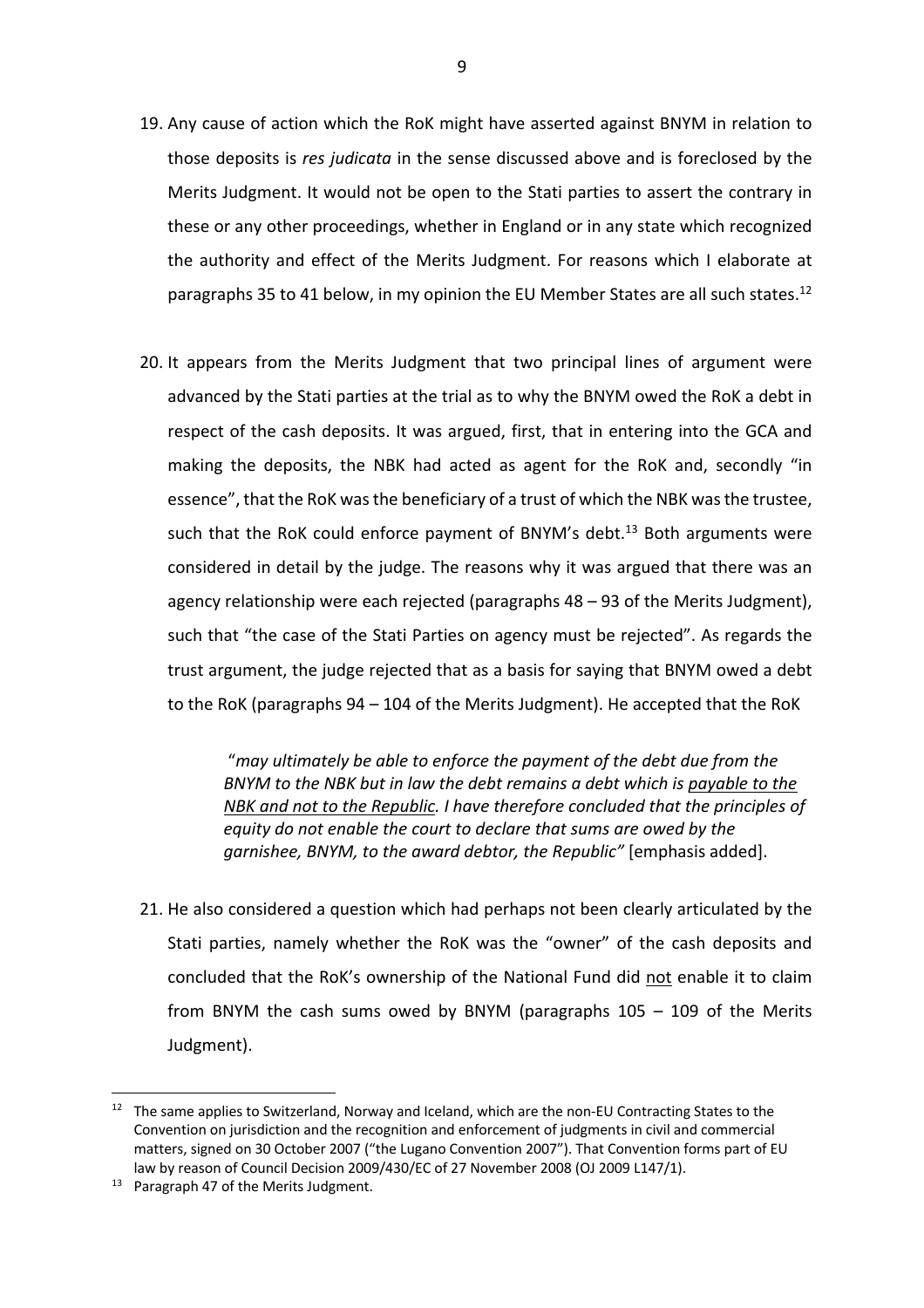- 22. Those three issues agency, trusts and ownership were all decided against the Stati parties and the judgment clearly has preclusive effect in relation to those issues. But it is apparent that the Stati parties had various additional lines of argument which they have and/or could have advanced in the English proceedings but which in the event they decided not to pursue at trial. These have been referred to in various ways and for this purpose it is relevant to consider the Jurisdiction Judgment and the judge's subsequent ruling on costs.
- 23. In the court's earlier Jurisdiction Judgment, one of the issues which the court had to consider was the Stati parties' assertion that the claim did not give rise to a "serious issue to be tried". This led the judge to a detailed examination of the scope of the question referred by the Belgian court (paragraphs 26 to 38 of the Jurisdiction Judgment). In the course of that discussion, Mr Justice Teare said,

*"29. The evidence of Mr. Nuyts (the Claimants' Belgian law expert)is that "[t]here is nothing in the Belgian judgment to show that the Belgian Court envisaged the English court deciding only some of the issues, and not the arguments raised by the Stati parties such as piercing of legal personality, sham trust, and abuse of law. These arguments had been raised at length by the Stati parties in written submissions in the Belgian proceedings, and the Belgian Court has distinctly decided not to address any of these arguments, leaving them to be decided by the English Court… The Belgian Judgment holds in general that the "challenge" relating to "the debt of the third party" must be referred to the English court… [and] that it is for the English court to decide in general "whether or not a debt exists from BNYM towards Kazakhstan"."*

*30. In my judgment it is clear from the passages of the Belgian judgment set out above that the Attachment Judge considered that the correctness of the view expressed in the BNYM declaration, that BNYM may hold money for the RoK, was a matter for this court. It was that issue, based upon the relationship between the RoK and NBK, which the RoK challenged and which the Stati parties sought to support in Belgium by reference to the arguments of piercing corporate personality, sham trust and abuse of law, which was referred to this court. There is nothing in the Attachment Judge's decision which suggests that it is only appropriate for this court to decide the "narrow contractual question" of who is the counter-party to the GCA.*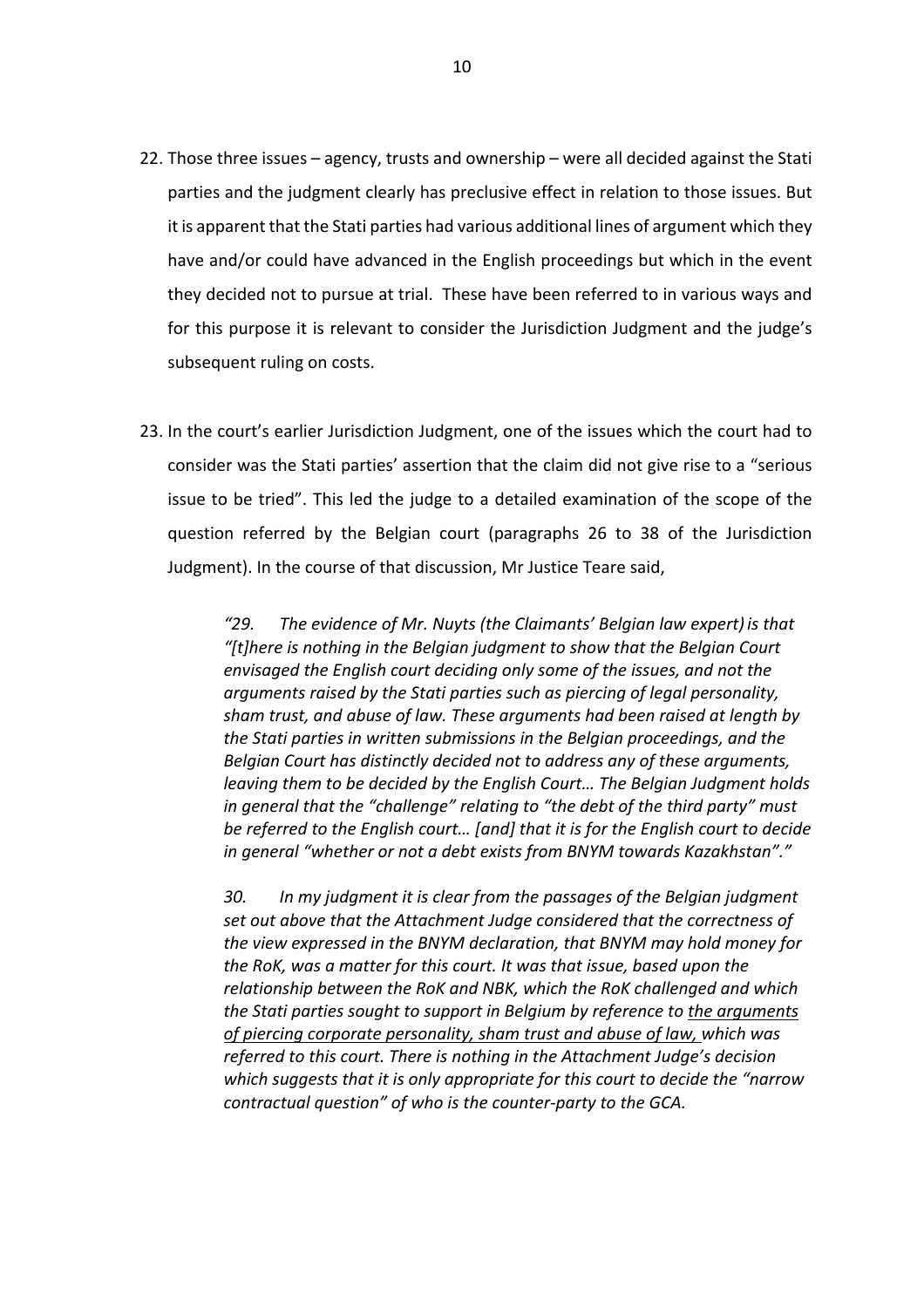*31. I accept Mr Nuyts' evidence that Belgian law provides for a distinction between the 'enforcement court' and the 'trial court', with the latter deciding on the merits of the case. …."* [emphasis added].

24. The judge then turned to the declarations then being sought in the English proceedings, which he said should be considered in the context of the Belgian proceedings. He continued,

> *"32. … In that context I do not accept Mr Sprange's14 submission that the pleadings give rise only to a "narrow contractual point", or that "consciously absent from the Particulars of Claim is any claim for declaratory relief as to the more general question, on any legal basis outside the GCA, whether a debt is owed by BNYM to RoK". Instead, the Particulars of Claim, fairly read in their context, do raise these issues. The declarations sought are set out in full above. … Express reference could have been made to the arguments arising out of the relationship between RoK and NBK, which would have put the scope of the declarations beyond argument. But when one has regard to the context, namely, the decision of the Belgian court, the declarations are fairly to be read as encompassing such arguments.*

> *33. At trial, the Stati parties will be able to make submissions based upon the relationship between the RoK and NBK, which go beyond the narrow question of "who is the counterparty to the GCA?", and which will enable issues analogous to the issues of piercing legal personality, sham trust and abuse of law which the Stati parties have raised in their written submissions in Belgium, to be addressed. Those are all matters that can be determined by this court, applying what it determines to be the applicable law. All such claims will go to the central question: 'what assets, if any, does BNYM(L) hold for RoK?'. That is the question raised by the declarations sought by the Claimants. As Mr Malek QC submitted for the Claimants, this "is not limited to any liability of BNYM to RoK in contract: it includes any liability to RoK relating to the assets." The resolution of that question will necessarily, therefore, have a "material effect" on the Belgian executory attachment proceedings."*

25. At a later stage, rejecting an argument that there had not been any 'referral' by the Belgian court, the judge said (at paragraph 36),

> *"I am unable to accept that the Belgian court has not in substance, referred the question of the content of the attachment order to this court. Whether or not the Attachment Judge made a formal 'referral' as a matter of Belgian procedural law, it is in my judgement clear from the terms of the judgment set out above that the Attachment Judge considered that the correctness of*

 $14$  Tom Sprange QC was counsel for the Stati parties [footnote not in the judgment].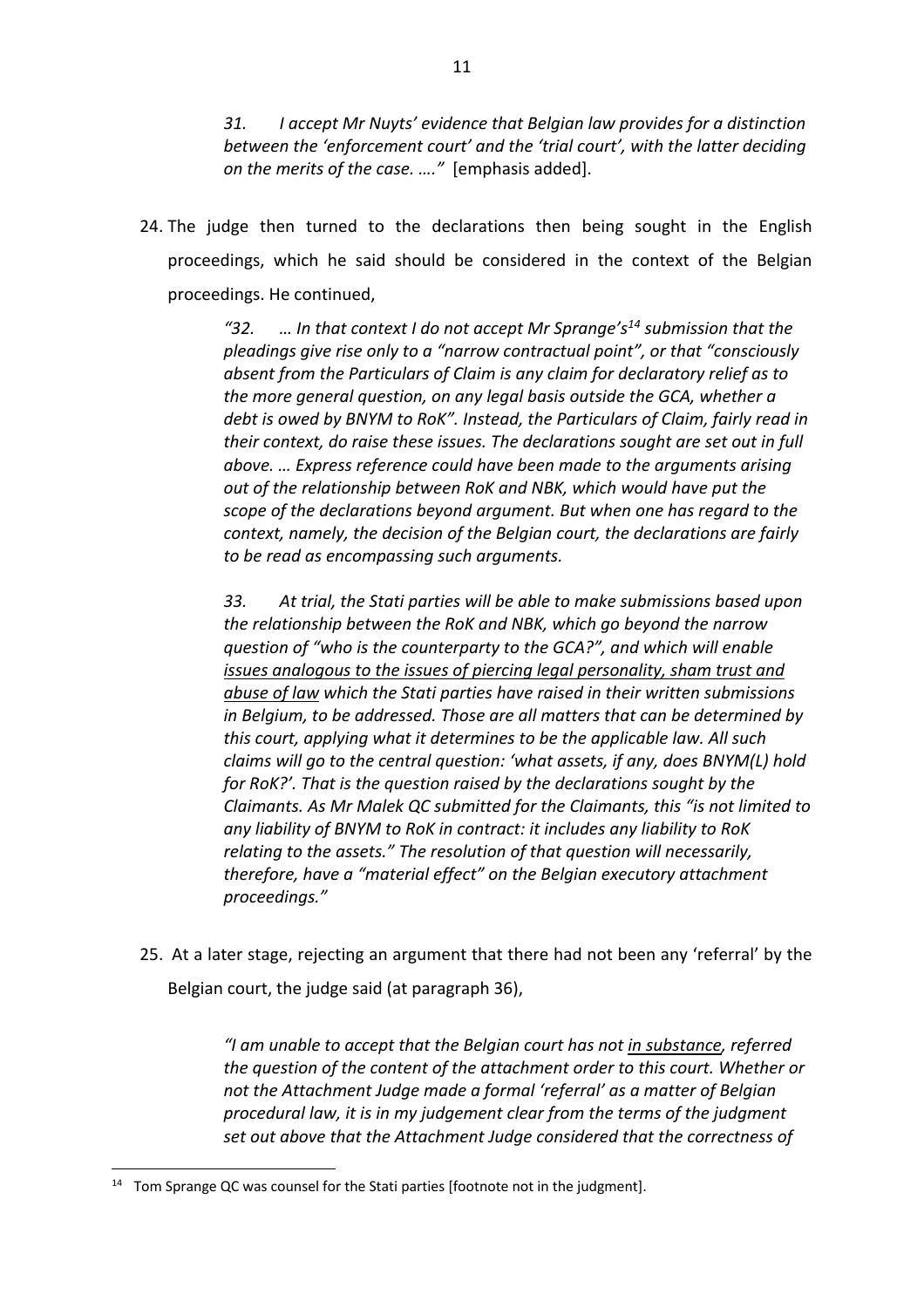*the BNYM declaration and the existence of a chose in action held by BNYM(L) for RoK to be questions for this court, as the "competent trial court"* [emphasis in the original].

- 26. These extracts from the Jurisdiction Judgment form part of the reasoning for rejecting the Stati parties' challenge to the jurisdiction and give rise to an issue estoppel between the parties to the action as to the scope of the issues for decision.<sup>15</sup> It is clear to me that the judge was stating that one of the issues the court would have to decide at the trial would be the existence of a debt owed by BNYM to the RoK, whether based on the GCA or on other wider questions such as issues of piercing legal personality, sham trust or abuse of law. The judge referred in the Merits Judgment to this part of his Jurisdiction Judgment and clarified (at paragraph 23) that whatever arguments might be addressed on the issue, the liability, if any, of the BNYM to the RoK "*must lie in contract, namely the GCA. The cash assets are, as a matter of English law, a liability in debt."*
- 27. In the event, as the judge observed (at paragraph 32 of the Merits judgment) and evidently to his surprise, the Stati parties chose to confine their arguments at the trial to those of agency and trust (and ownership), and although they could have done so, they did not, at the trial, seek to argue that,

"*the English law question which has been referred to this court, that is, whether BNYM owes the debt in question to the Republic of Kazakhstan, required any issues such as sham trust to be addressed*".

The paragraph continued,

*"They* [the Stati parties] *could have submitted, if they had wished, that in English law questions such as a sham trust were relevant to the question whether BNYM owed a debt to the Republic or that the foreign law on such topics was required to be assessed pursuant to the English law of conflicts but they chose not to do so. No such case was advanced either on the facts or in law. I cannot say why such a case was not advanced. The fact is that no such case was advanced either in fact or in law."* 

 $15$  A point which has been decided in interlocutory proceedings (such as the jurisdiction challenge) cannot be re-argued at the substantive hearing, "*unless there has been some significant change of circumstances, or the party has become aware of facts which he could not reasonably have known, or found out, in time for the first encounter*." *Chanel Ltd. v. F.W. Woolworth & Co. Ltd* [1981] 1 WLR 485, at pp. 492-3, *per* Buckley LJ.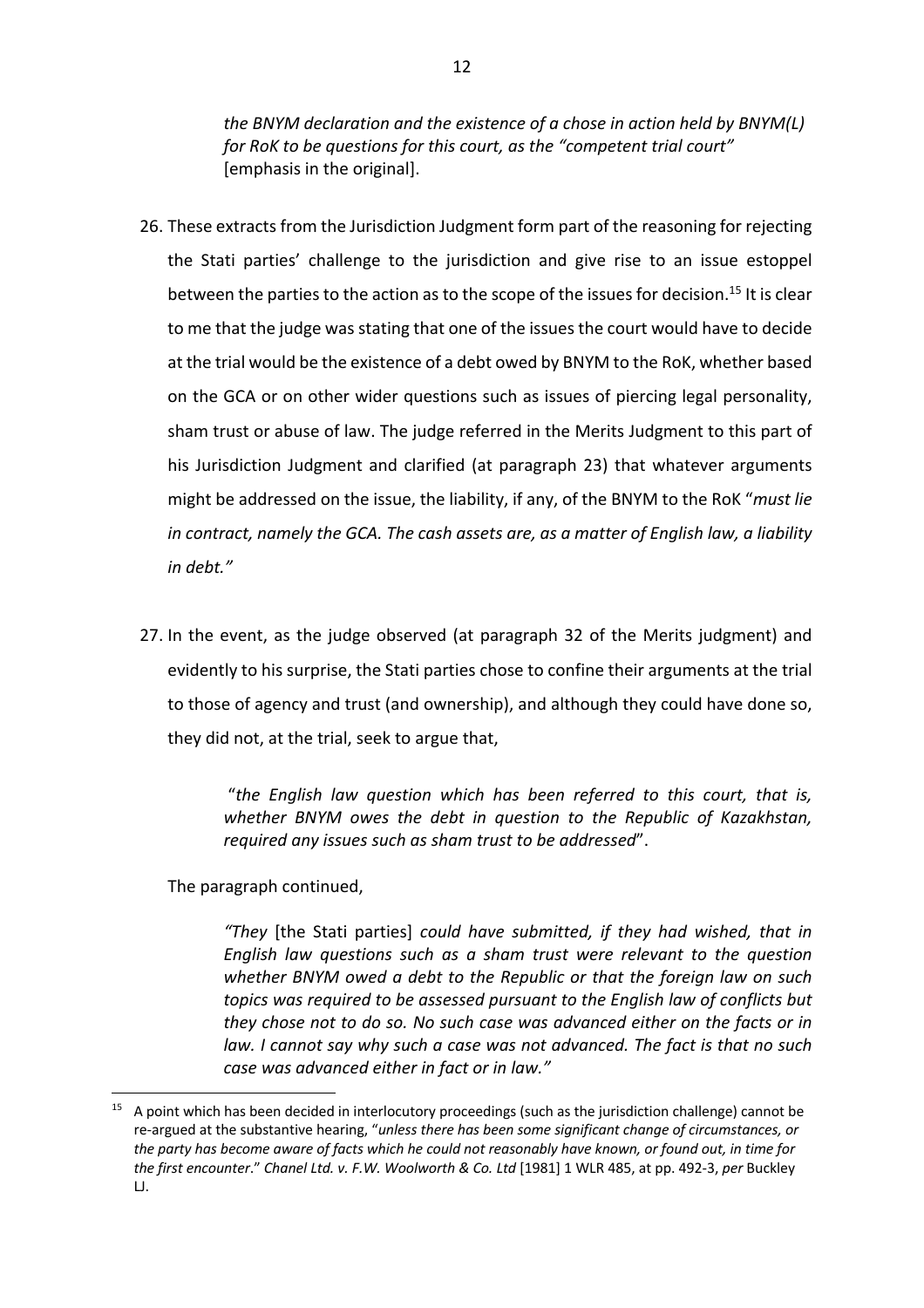- 28. If there were any doubt (and in my opinion there is not) as to the scope of the preclusive effect of the Merits Judgment in respect of the issues which the Stati parties could have but did not argue, paragraph 32 just discussed and the following further passages from the Merits Judgment provide confirmation in this respect.
	- Paragraph 24: this records that the pleadings in the case showed that there was an issue as to whether (as the Stati parties contended), Kazakh and/or Belgian law should be applied by the English court, and that they had referred both to Belgian law concepts of "simulation" or "pretence" and to the use of a trust structure in an abusive manner, and to Kazakh law, including concepts of "the abuse of civil rights". The Stati parties had also alleged that the TMA was a sham or mock agreement under Kazakh and/or Belgian and/or English  $law.<sup>16</sup>$
	- Paragraph 25: In accordance with standard practice, the parties had drawn up a List of Issues for the trial, which included this issue:

*"Does Kazakhstan have claims or rights against BNYM, or any capacity to enforce the GCA, arising out of any argument based on, or analogous to:*

*(i) piercing legal personality; (ii) sham trust; or (iii) abuse of law? under whichever law that governs that question."*

• Paragraph 46: It is recorded that a witness called at the trial by NBK gave evidence that the TMA was not used to shield RoK's assets from creditors and she was not cross-examined on that evidence. If that evidence had been disputed by the Stati parties, they would have been required to cross-examine her.<sup>17</sup> The judgment continued:

> *"In circumstances where these allegations have not been advanced in this trial the court has necessarily considered the question as to whom BNYM owes the cash sums covered by the GCA on the factual basis that*

<sup>&</sup>lt;sup>16</sup> The TMA is the Trust Management Agreement entered into between the RoK and the NBK under which the National Fund (of which the cash deposits formed part) was placed under the "trust management" of the NBK: see paragraphs 7 – 9 of the Merits Judgment.

 $17$  It is a rule of English practice that if a party wishes to submit that the evidence of a witness called by an opposing party should be rejected on a given point, the challenging party is required to cross-examine the witness on that point: see *Phipson on Evidence* (19<sup>th</sup> edn), para. 12-12.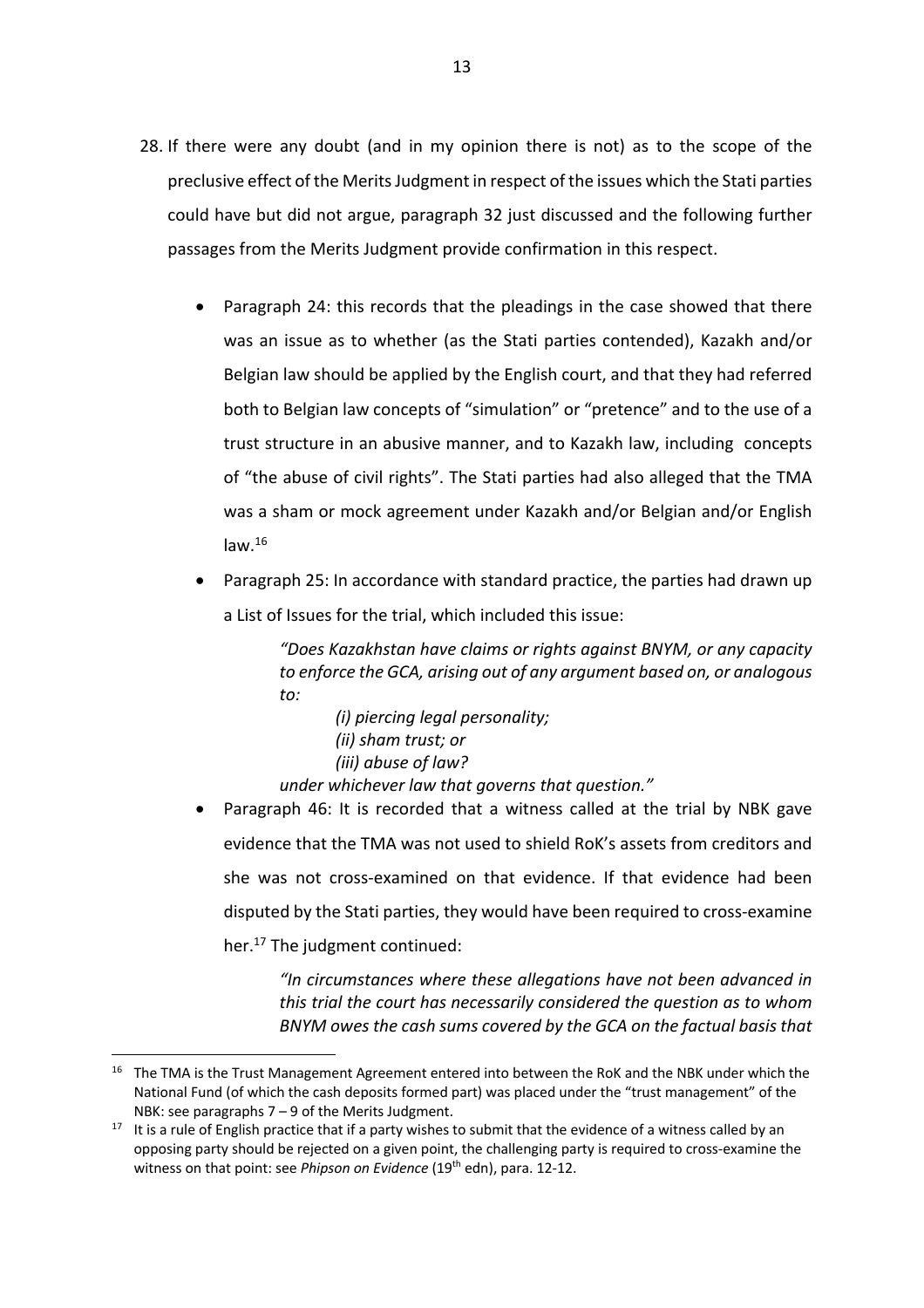*there has been no fraud, sham, simulation or pretence. The Stati Parties, if they consider that such matters are relevant to the question whether in English law a debt was owed by BNYM to the Republic, could have sought to establish the suggested sham but they chose not to do so. If the Stati Parties wish to allege in Belgium that there was fraud, sham, simulation or pretence and that on that basis in English law the cash was owed to the Republic it will, I think, be a matter for the Belgian Court to determine whether it is open to the Stati Parties to advance such arguments or whether they are estopped from advancing such arguments on the grounds of res judicata (as that principle is understood in Belgian law). It is the principle of res judicata which brings (desirable) finality to proceedings."*

29. An additional confirmation of the scope of the Merits Judgment is provided by the

judge's ruling on the costs of the action.

*…*

*There was of course evidence as to Belgian law and Kazakhstani law. It was thought, based on those laws, that the Stati parties would raise an argument based on sham trusts, fraud and various other ways of putting the same point, but, for reasons which are unexplained, those arguments were simply not advanced, either as a matter of fact or as a matter of what was said to be the applicable law under the English law of conflicts.*

*The fact remains that the issue joined between the parties was whether the bank -- that is BNYM -- owed money or held money to the order of the Republic of Kazakhstan. The Stati parties were free to argue whatever arguments they wished under that heading. They chose two to argue: agency and trust. They lost on them and it seems to me they should pay the costs of the action [subject to an exception]….",* <sup>18</sup>

30. The consequence of the Stati parties' decision to confine their arguments to points of agency and trust (and ownership) and not to pursue at trial the other points that they had identified during the preparation of the trial, either principally or in the alternative, is that the Merits judgment has preclusive effect in respect of those issues. They fall squarely within the rule articulated in the *Arnold* decision mentioned at paragraphs [11 and 12] above. It is clear from the Merits Judgment that the issues other than agency and trust which the Stati parties had formulated in their pleadings could with reasonable diligence and should in all the circumstances have been raised. Indeed, the judgment records that the Stati parties "could have submitted, if they had

 $18$  Ruling, Monday 4 May 2020, 12.15pm, paras, 11 and 13.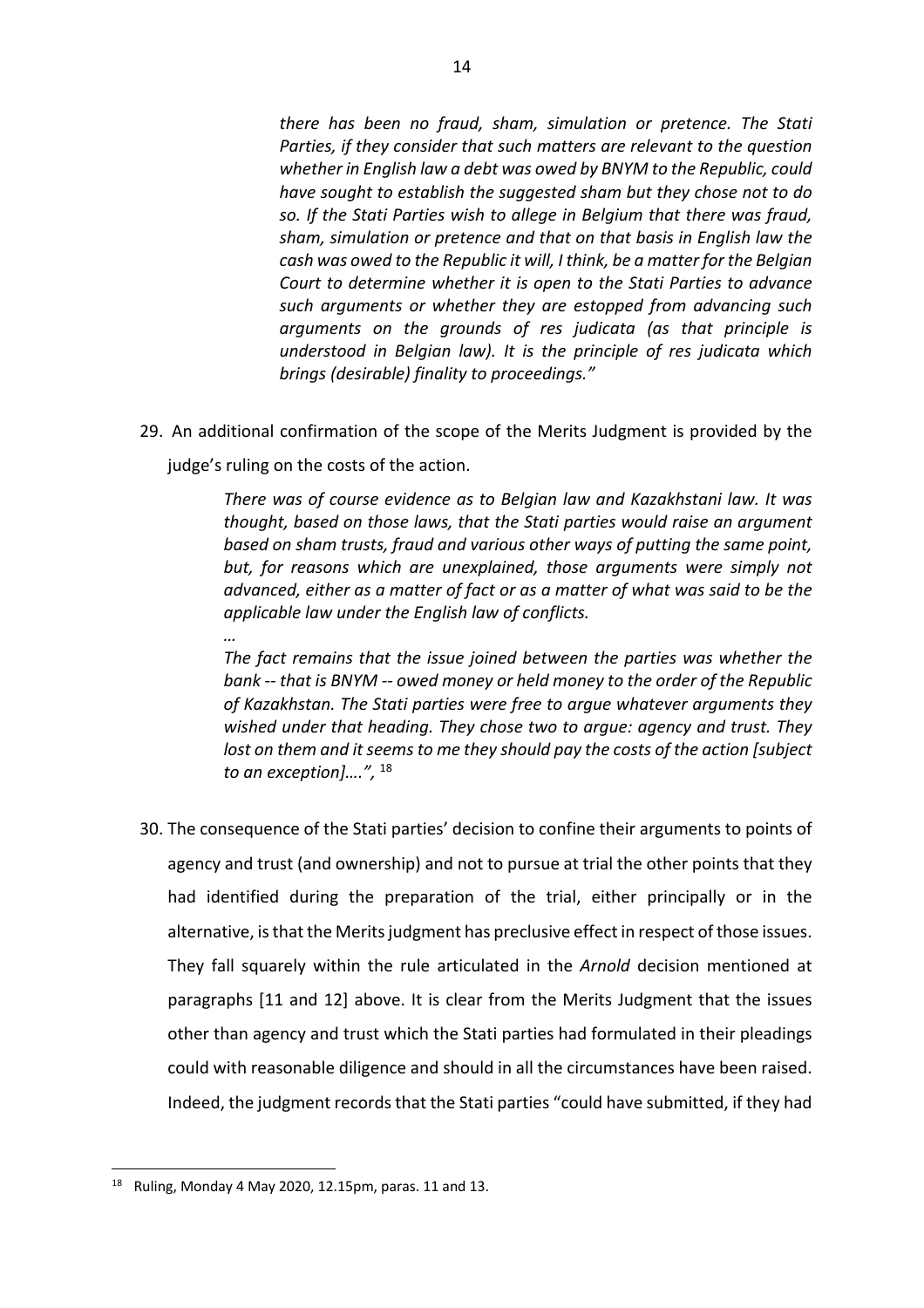wished", these issues at trial and chose not to do so. Accordingly, the preclusion in respect of those issues will be absolute in the absence of special circumstances.

31. There are no special circumstances of which I am aware in this case of the kind envisaged by Lords Keith in *Arnold*. In that case, which concerned a rent review in a lease, an arbitrator assumed that the rent could be further reviewed at the next review date. A first-instance judge reversed that and (this being an arbitration case) no appeal was available from his decision. His interpretation of the contract and his conclusion were "wholly wrong in law"19 and held to be so by a higher court in another case. The headnote in the official report of *Arnold* states,

> *"Held, dismissing the appeal, that although issue estoppel constituted a complete bar to relitigation between the same parties of a decided point, its operation could be prevented in special circumstances; that where further material became available which was relevant to the correct determination of a point involved in earlier proceedings but could not, by reasonable diligence, have been brought forward in those proceedings, it gave rise to an exception to issue estoppel, whether or not that point had been specifically raised and decided; that such further material was not confined to matters of fact but that where a judge made a mistake and a higher court overruled him in a subsequent case, justice required that the party who suffered from the mistake should not be prevented from reopening that issue when it arose in later proceedings."* <sup>20</sup>

- 32. I am not aware of any circumstances which could provide an exception in this case.
- 33. I have been shown the Order of Lady Justice Carr dated 8 July 2020 in which she refused the NBK and the RoK permission to appeal against one aspect of Mr Justice Teare's decision, namely his decision not to grant a declaration in the form quoted at paragraph 18 above. There is no automatic right of appeal in English law in respect of judgments such as the Merits Judgment and an appeal can only be pursued if the court's permission is obtained. An appellant applies first to the judge whose decision

 $19$  [1991] 2 AC 93 at p. 110 (Lord Keith of Kinkel).

<sup>&</sup>lt;sup>20</sup> The special circumstances which permitted an exception in *Arnold* were the "wholly incorrect" earlier decision, the fact that a subsequent development in the law had shown that to be the case (a fact which could not have been brought before the original court) and the fact (critical to the decision) that no appeal was possible from the original decision. See generally Handley, *Spencer Bower & Handley – Res Judicata*  (5th edn, 2019), paras. 8.31 to 8.35.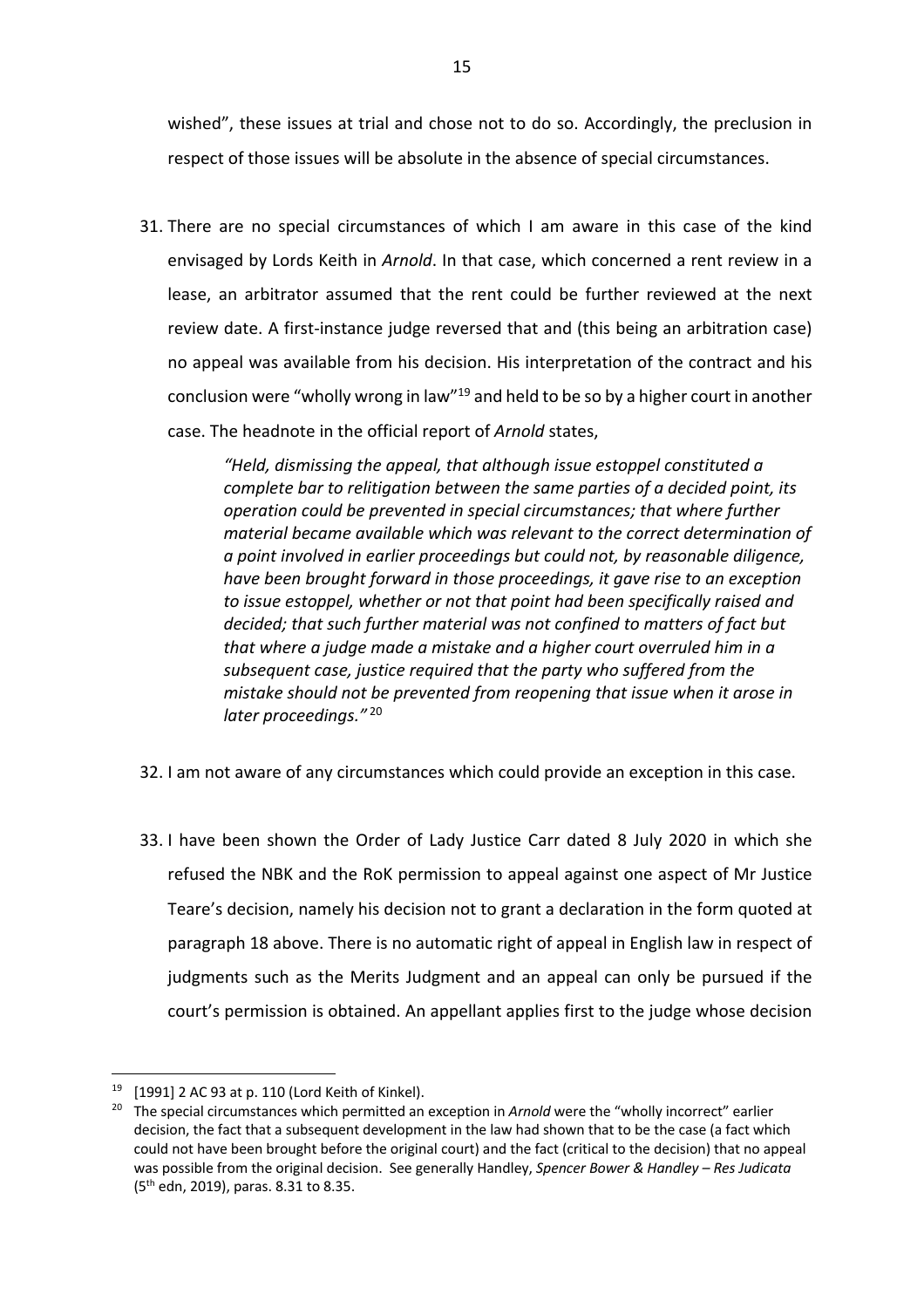they wish to appeal against and, it that application is refused, an application can be made to the Court of Appeal, which is decided by a single member of the Court of Appeal without oral argument. That is what occurred here. An application was made to Mr Justice Teare, which he refused, $21$  and was then renewed in writing to the Court of Appeal and decided by a single judge of that court (in this case, Lady Justice Carr).

34. In line with normal practice, Lady Justice Carr gave short reasons for her decision, which was that such an appeal would not have "a real prospect of success" and that there was "no compelling reason why an appeal should be heard".<sup>22</sup> She said that there was no real prospect of an appellate court interfering with Teare J's decision not "to assume responsibility for the determination" of the Belgian proceedings and identified that he had explained his reasons for taking that approach, in particular at paragraphs 39 to 42 of the Merits Judgment, which she summarized very briefly. Neither that brief summary nor her wider reasons for refusing permission to appeal have any judicial effect on the meaning of the judgment in question. To the contrary, the refusal of permission to appeal is a clear and unequivocal decision to leave the Merits Judgment unaffected. She did not consider (and in the circumstances it would have been no part of her function to consider) the preclusive effects of the judge's decision, including the declarations based upon it, in respect of matters which could have been, but were not advanced during the trial, as described above.

## European law

35. As an English lawyer, I am qualified to express an opinion not only on issues of English law, but also on the law of the European Union. The law of the European Union is given effect in the domestic law of the Member States pursuant to the various treaties which form the constitutional basis of the European Union and it is a fundamental precept of European law that it takes precedence over any inconsistent law of the Member States (the so-called "doctrine of supremacy"). Part of European law is a

<sup>&</sup>lt;sup>21</sup> Order of Teare J of 4 May 2020, para. 14.

<sup>&</sup>lt;sup>22</sup> Those are the two limbs of the test for permission to appeal: CPR 52.6(1) states in respect of an appeal such as this, "*…permission to appeal may be given only where – (a) the court considers that the appeal would have a real prospect of success; or (b) there is some other compelling reason for the appeal to be heard."*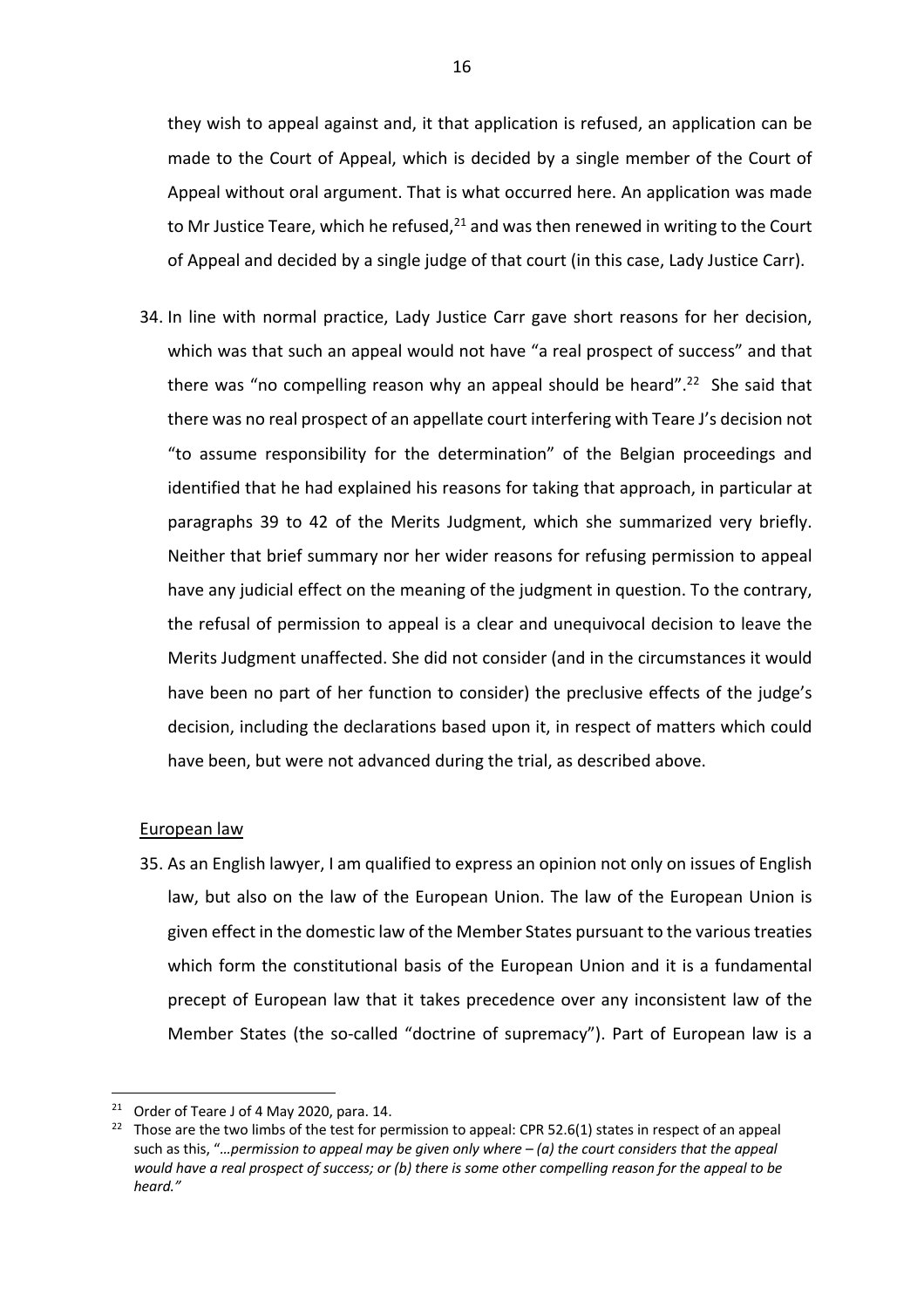Regulation governing jurisdiction and recognition and enforcement of judgments in civil and commercial matters, ("the Brussels Regulation").<sup>23</sup> Definitive rulings may be given on its meaning and effect by the Court of Justice of the European Union ("CJEU", formerly the European Court of Justice  $-$  "ECJ") and its case law on the Brussels Regulation and its predecessors now extends to several hundred decisions.

- 36. The United Kingdom left the European Union on 31 January 2020, but until the end of the transition period, which is currently set at 31 December 2020, the jurisdictional provisions of the Brussels Regulation and related instruments continue to apply in the UK as well as in the Member States in situations involving the UK.<sup>24</sup> They also apply to the recognition and enforcement of judgments given in proceedings instituted before the end of the transition period.<sup>25</sup>
- 37. The Brussels Regulation is a so-called "double" instrument. It provides a detailed code of jurisdictional rules which govern the personal jurisdiction of all courts and tribunals of EU Member States in all cases falling within its subject-matter and temporal scope and then provides for a strict regime of recognition and enforcement of their judgments in other Member States. The doctrine of "mutual trust" means that, with very few exceptions, the decisions of the courts of any Member State are to be given automatic recognition in other Member States.
- 38. Article 36(1) of the Brussels Regulation states,

*A judgment given in a Member State shall be recognised in the other Member States without any special procedure being required.26*

<sup>&</sup>lt;sup>23</sup> The current iteration is Regulation (EU) No. 1215/2012 of the European Parliament and of the Council of 12 December 2012 on jurisdiction and the recognition and enforcement of judgments in civil and commercial matters (recast). It is the successor to an earlier Regulation (No. 44/2001), which in turn succeeded a Convention (the Brussels Convention) from 1968. Rulings by the ECJ on these earlier instruments remain

authoritative in respect of the later instruments.<br><sup>24</sup> Agreement on the Withdrawal of the United Kingdom of Great Britain and Northern Ireland from the European Union and the European Atomic Energy Community, 19 October 2019 ("EU Withdrawal Agreement"), Article 67(1), given effect in UK law by the European Union (Withdrawal Agreement) Act 2020. Although the Withdrawal Agreement contains provision for the transition period to be extended, the UK government is legally bound not to agree such an extension: European Union (Withdrawal) Act 2018, s.15A. 25 EU Withdrawal Agreement, Article 67(2).

<sup>26</sup> This provision reflects recital 26, where it is linked to the doctrine of mutual trust: "*Mutual trust in the administration of justice in the Union justifies the principle that judgments given in a Member State should be recognised in all Member States without the need for any special procedure."*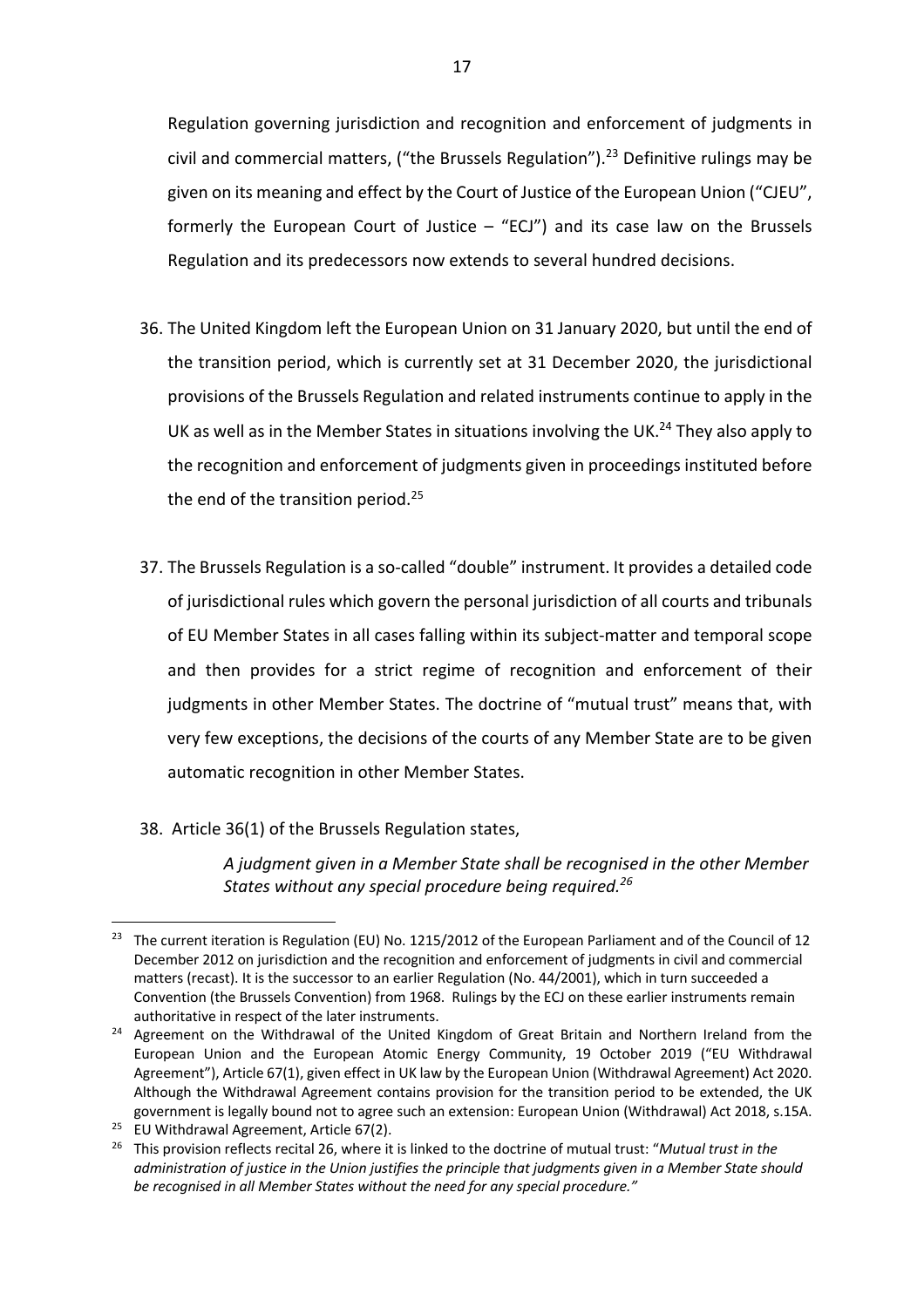Article 45 sets out exhaustively the grounds on which recognition of a judgment is to be refused. I am not aware that any of those grounds could apply in this case. Article 52 states,

*Under no circumstances may a judgment given in a Member State be reviewed as to its substance in the Member State addressed.*

39. Two decisions of the CJEU are of particular relevance in considering the *res judicata*  effect of a judgment in other Member States, and specifically of the Merits Judgment in Belgium. The leading case is *Hoffmann v Krieg*,<sup>27</sup> in which the ECJ, citing the official Jenard Report,<sup>28</sup> stated that,

> *the [Brussels] Convention 'seeks to facilitate as far as possible the free movement of judgments, and should be interpreted in this spirit'. Recognition must therefore 'have the result of conferring on judgments the authority and effectiveness accorded to them in the State in which they were given'.*

Applying that principle, which has since become known as "the doctrine of extension", the Court ruled that,

*"A foreign judgment which has been recognized by virtue of [Article 36] … must in principle have the same effects in the State in which enforcement is sought as it does in the State in which the judgment was given."*

40. In *Gothauer Allgemeine Versicherung AG v Samskip GmbH29* the Court considered whether a ruling by a court in the Netherlands, dismissing a claim on the ground that it fell within the exclusive jurisdiction of the Icelandic courts, was binding in Germany when the claimant started fresh proceedings there on the same claim. The jurisdiction of the German courts had not been the subject of the Netherlands ruling, but the basis for it, namely that the claim was subject to the exclusive jurisdiction of the Icelandic courts was a necessary step in the decision of the Netherlands court. The CJEU said,

> *… the concept of* res judicata *under European Union law does not attach only*  to the operative part of the judgment in question, but also attaches to the ratio decidendi *of that judgment, which provides the necessary underpinning for the operative part and is inseparable from it …30*

<sup>27</sup> Case C-145/86 [1988] ECR 645, ECLI:EU:C:1988:61

<sup>&</sup>lt;sup>28</sup> The official drawn up at the time when the original 1968 Brussels Convention was concluded: OJ 1979 C59 1, 42

<sup>29</sup> Case C-456/11, ECLI:EU:C:2012:719

<sup>&</sup>lt;sup>30</sup> Paragraph 40.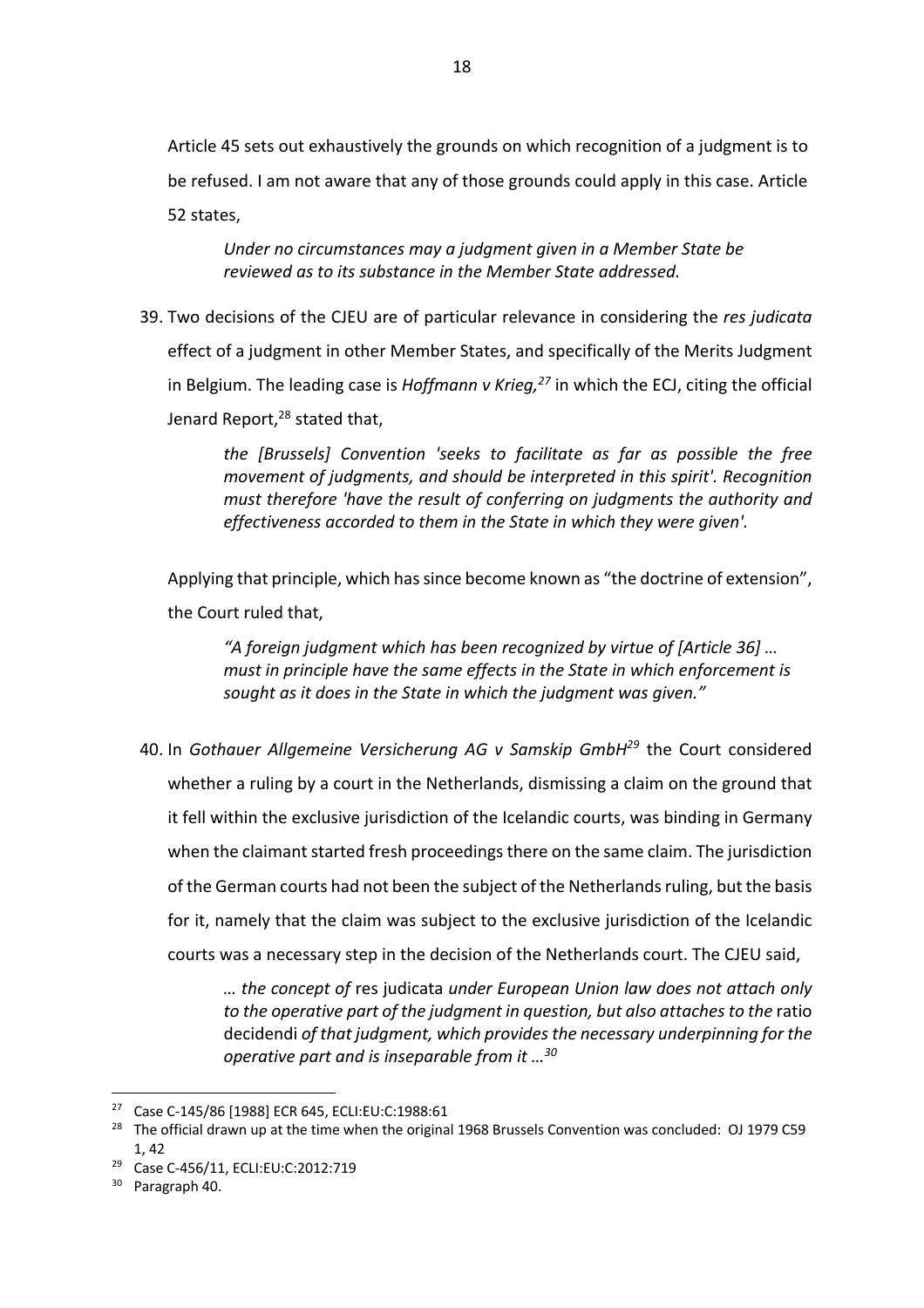41. In my opinion, the effect of the automatic recognition as provided for by Article 36, coupled with the absolute bar on review as to the substance in Article 52 means that as a matter of European law, the Belgian courts would be obliged to treat the authority of the Merits Judgment as it is understood in England as extending equally to Belgium. Such an approach is entirely in line with the rationale behind the Brussels Regulation and consistent with the case law of the CJEU.

#### Conclusion

42. It is clear from the Merits Judgment and the declarations made pursuant to that judgment, whether viewed alone or in conjunction with the Jurisdiction Judgment, that the debt in respect of the cash deposits held by BNYM is a debt owed by BNYM to the NBK and not to the RoK. That was the court's unequivocal conclusion and it is not confined to the question whether that debt arose purely as a matter of contract law under the GCA or whether additional issues such as sham trust, the piercing of legal personality or abuse of the law might, if they had been pursued at trial, have affected the outcome on the central question, namely the existence or otherwise of a debt owed by BNYM to the RoK. They could have been pursued at trial but were not. As a matter of English law they cannot now be raised afresh, as the non-existence of a debt by the BNYM to the RoK has been definitely and finally determined (subject to any appeal). In my opinion, that preclusive effect, which would prevent any attempt to re-litigate any of those issues in an English court would, as a matter of European law, apply equally in the courts of the Member States of the European Union.

Alexandration

Alexander Layton QC

Twenty Essex London WC2R 3AL

16 July 2020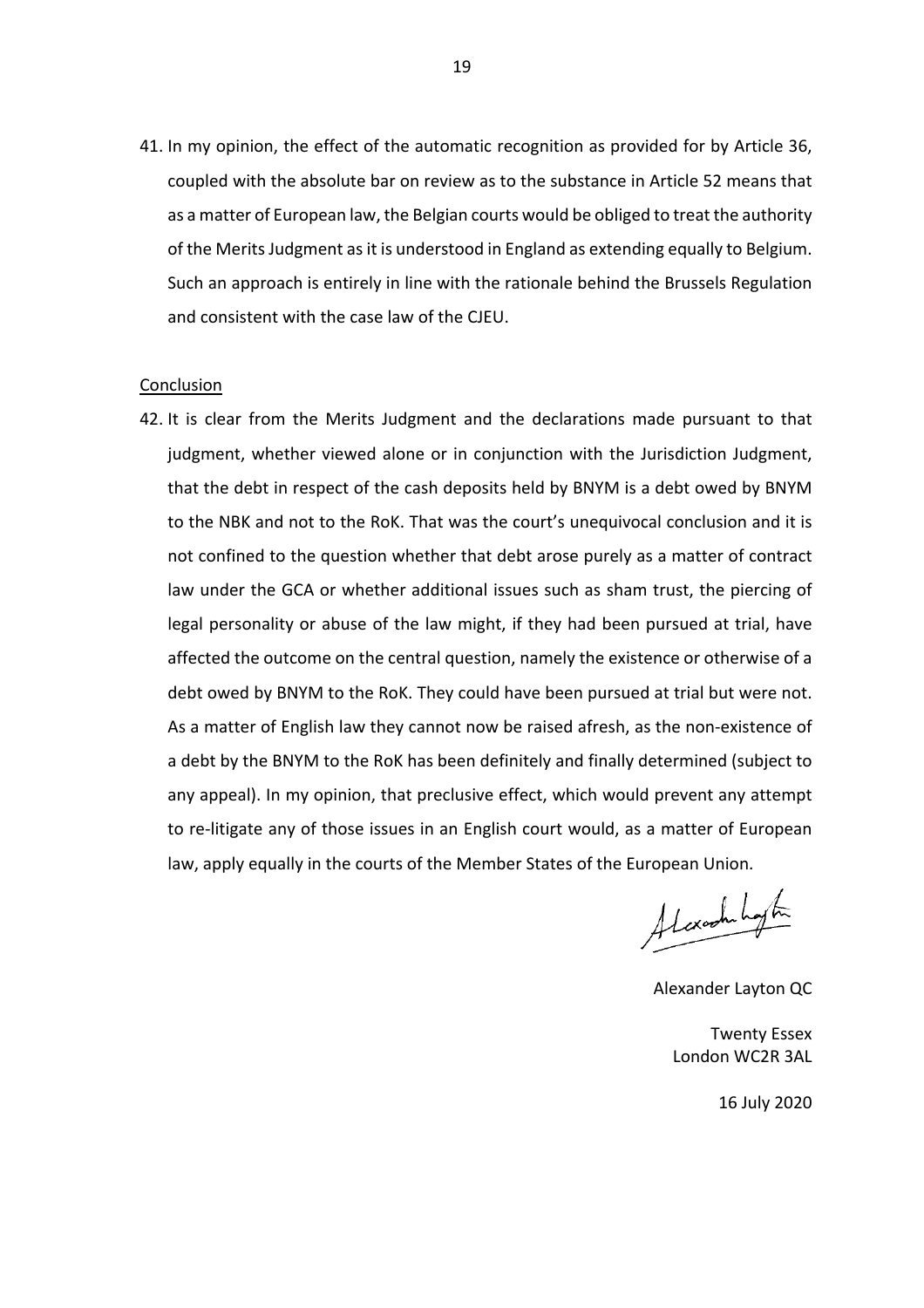

# **Alexander Layton**

Call: Middle Temple, 1976 (Astbury Scholar) Queen's Counsel: 1995

Alex is a specialist in private international law. His practice consists almost entirely of crossborder disputes over a wide range of commercial and other matters, including aspects of public international law and state immunity.

His practice is mainly in the Commercial Court and Chancery Division of the High Court as well as appellate work and arbitration. Alex has been admitted ad hoc to the Bars of Bermuda and the Cayman Islands. He also sits as an arbitrator in international commercial arbitrations both in the UK and abroad.

Alex has given expert evidence on English and European law for proceedings in proceedings in Europe, Russia, Canada, Latin America and the United States. He has also lectured on topics of European and international law in Britain, Europe and the United States. Alexander was a Visiting Fellow of New York University's Center for Transnational Litigation and Commercial Law in 2011 and 2018. He has been a Visiting Professor at King's College London since 2016, teaching private international law, and is a member of the Advisory Boards of the Journal of Private International Law and Oxford University's Institute of European and Comparative Law.

Alexander was appointed an Assistant Recorder in 1998 and a Recorder in 2000, sitting in both civil and criminal jurisdictions. He is also a Deputy High Court Judge. He was made a Bencher of the Middle Temple in 2004.

## Recent key cases

- *Conversant Wireless Licensing Sàrl v Huawei Technologies Co Ltd* [2019] EWCA Civ 38 (CA), [2018] EWHC 1216 (Ch): Anti-competitive practices - EU law - Fair reasonable and non-discriminatory terms - Forum non conveniens - Infringement - Justiciability - Mobile telephony - Service out of the jurisdiction - Service - Standardessential patents - Striking out - Third parties - Transfer – Undertakings.
- *Eli Lilly and Co v Genentech Inc* [2017] EWHC 3104 (Pat): declarations of noninfringement - European patents - Forum non conveniens - Jurisdiction - Revocation - Service out of jurisdiction – Validity.
- *Sabbagh v Khoury* [2017] EWCA Civ 1120; [2014] EWHC 3233 (Comm): arbitration clauses; Jurisdiction; Misappropriation; Share ownership; Stay of proceedings; Striking out; Succession.
- *Chugai Pharmaceutical Co Ltd v UCB Pharma SA* [2017] EWHC 1216 (Pat): act of state – Jurisdiction - Jurisdiction clauses - Licensing agreements - Patents - Pharmaceuticals - Royalties - Striking out - Summary judgments – Validity.
- *Fujifilm Kyowa Kirin Biologics Co Ltd v Abbvie Biotechnology Ltd* [2016] EWHC 2204 (Pat): anti-suit injunctions - Declarations of non-infringement - European patents - Patent grant - Pharmaceutical industry - Revocation - Service out of jurisdiction - Summary judgments.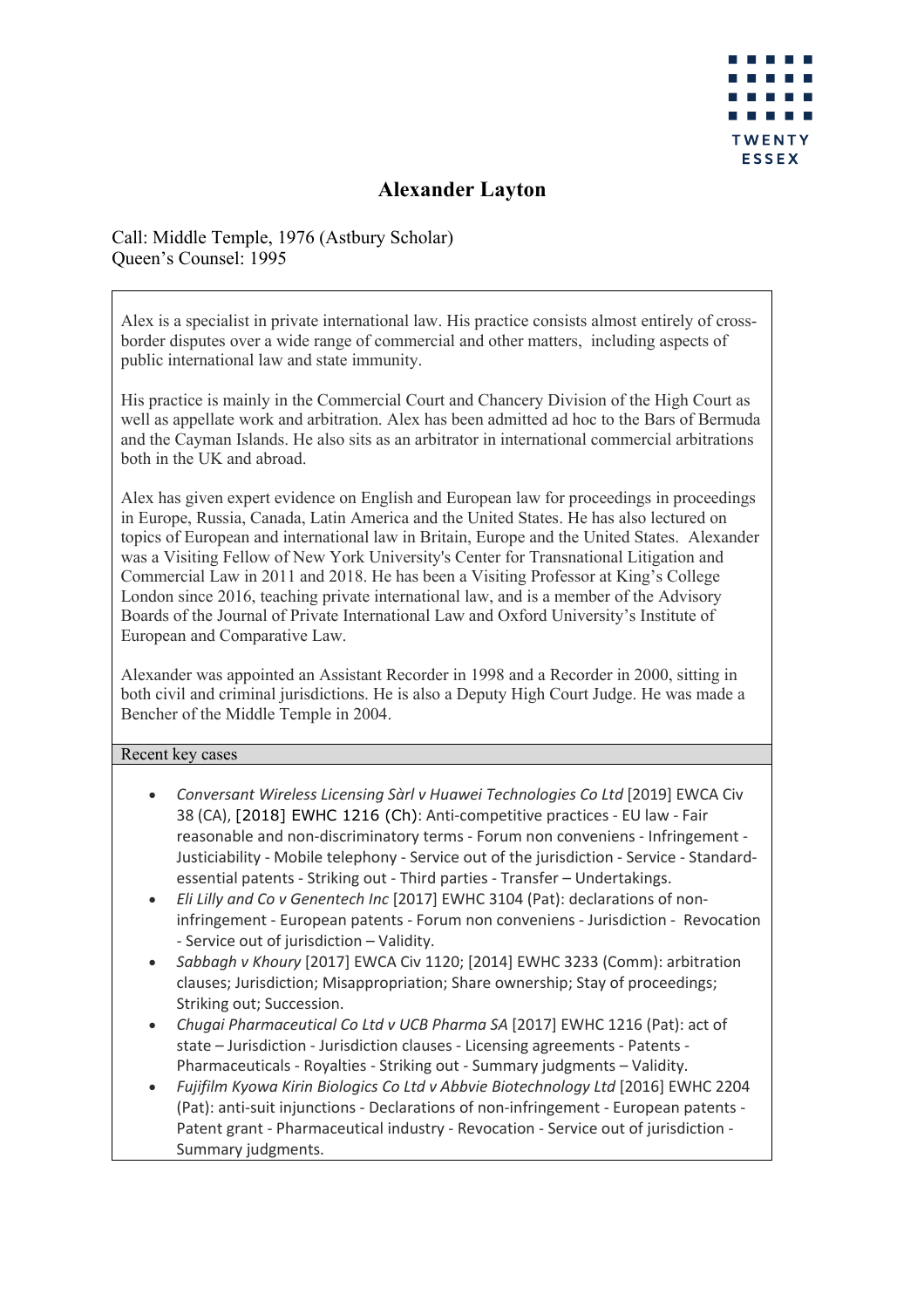

- *Axa Corporate Solutions Assurance SA v Weir Services Australia Pty Ltd* [2016] EWHC 904 (Comm): anti-suit injunctions - Conflict of laws - Forum non conveniens - Global insurance - Indemnities - Jurisdiction - Liability insurance Parallel proceedings - Service out of jurisdiction.
- *XL Insurance Co SE v AXA Corporate Solutions Assurance* [2015] EWHC 3431 (Comm): Brussels I (Recast) regulation - Allocation of jurisdiction - Equitable contribution - Insurance companies - Payments – Torts.
- *Cox v Ergo Versicherung* [2014] UKSC 22: Applicable law; Dependency claims; Fatal accident claims; Maintenance; Measure of damages; Mitigation; Territorial application
- *Ocensa Pipeline Litigation* [2016] EWHC 1699 (TCC): Colombia Compensatory damages - Expert witnesses - Foreign jurisdictions - Group litigation – Landowners – Oil – Pipelines - Schedule of expenses and losses – Witnesses.
- *Masri v Consolidated Contractors International Co Sal & ors* (2007-2009) [numerous hearings in Commercial Court, Court of Appeal and House of Lords] Administration of justice - Anti-suit injunctions - Causes of action – Comity - Conflict of laws - Civil procedure - Enforcement - Equitable execution – Extraterritoriality - Freezing injunctions - Judgment creditors – Jurisdiction - Oil and gas industry – Receivers
- *Allianz SpA v West Tankers Inc* (C-*185/07) EU:C:2009:69 [2009] 1 AC 1138: Anti-Suit Injunctions - Arbitration – EU law – Jurisdiction.*

# Publications

- "Interim Measures in English Law and their Circulation" (2020) YbPIL (forthcoming)
- "Arbitration and Anti-Suit Injunctions under EU Law" in Ferrari (ed), *The Impact of EU Law on International and Commercial Arbitration* (NYU, 2017)
- Contributor to *Encyclopaedia of Private International Law* (Edward Elgar, 2017)
- "Anti-Arbitration Injunctions and Anti-Suit Injunctions: An Anglo-European Perspective" in Ferrari (ed), *Forum Shopping in the International Commercial Arbitration Context* (2103)
- "Collective Redress: Policy Objectives and Practical Problems" in Fairgrieve & Lein (eds) *Extraterritoriality and Collective Redress* (OUP, 2012)
- "The Brussels I Regulation in the International Legal Order: Some reflections on Reflectiveness" in Lein (ed) *The Brussels I Review Proposal Uncovered* (2012)
- "The Prohibition on Anti-Suit Injunctions and the Relationship between European Rules on Jurisdiction and Domestic Rules on Procedure" in de Vareilles-Sommières (ed), *Forum Shopping in the European Judicial Area* (2007)
- General editor of *European Civil Practice* (Sweet & Maxwell 1989, 2004).
- Contributor, *Practitioners' Handbook of EC Law* (1998)
- Contributor, Hazell (ed) *The Bar on Trial* (1977)

# Professional positions

- Academy of European Law: Trustee (2012 )
- Bar European Group: Chairman (2005-2007)
- British Institute of International and Comparative Law: Chairman of the Board of Trustees (2005–2011)
- British-German Jurists' Association: Chairman (1988-1991)